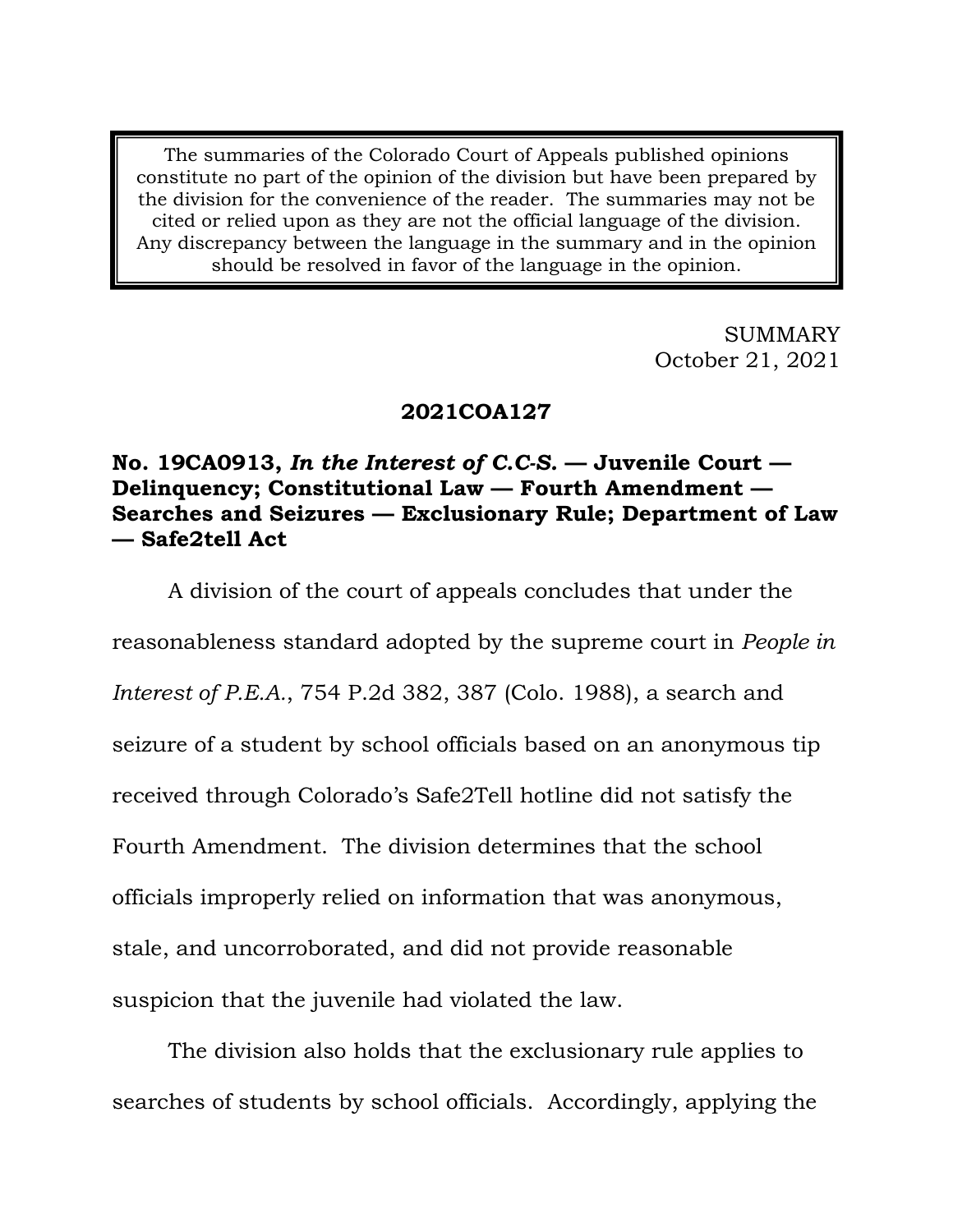exclusionary rule under the circumstances presented here, the division reverses the trial court's adjudication of delinquency and remands the case for a new trial.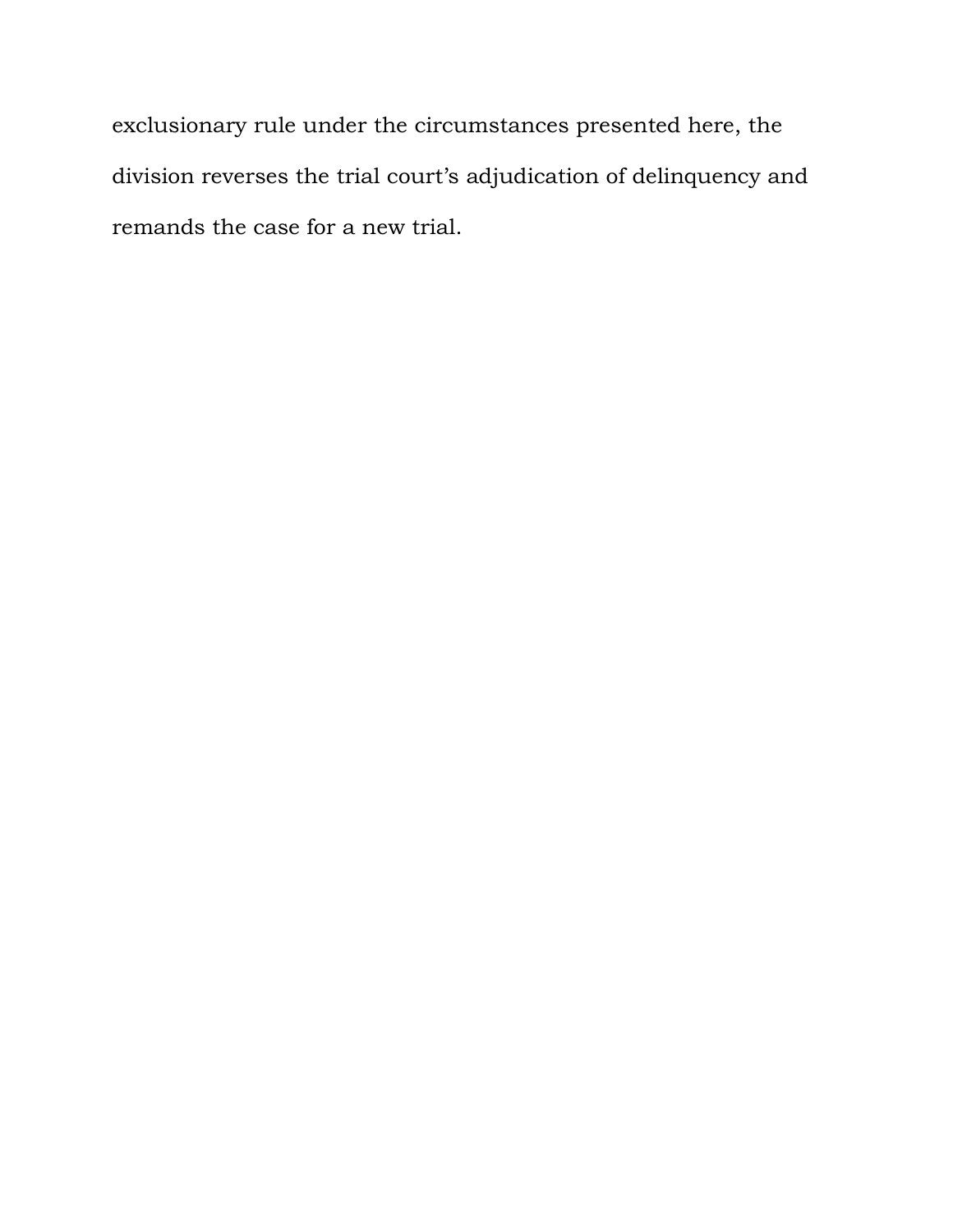Court of Appeals No. 19CA0913 City and County of Denver Juvenile Court No. 18JD736 Honorable Donna J. Schmalberger, Judge

The People of the State of Colorado,

Plaintiff-Appellee,

In the Interest of C.C-S.,

Juvenile-Appellant.

#### JUDGMENT REVERSED AND CASE REMANDED WITH DIRECTIONS

Division I Opinion by JUDGE TAUBMAN\* Dailey and Johnson, JJ., concur

Announced October 21, 2021

Philip J. Weiser, Attorney General, Grant R. Fevurly, Assistant Attorney General, Denver, Colorado, for Plaintiff-Appellee

Matthew A. Hardy, Alternate Defense Counsel, Denver, Colorado, for Juvenile-Appellant

\*Sitting by assignment of the Chief Justice under provisions of Colo. Const. art. VI, § 5(3), and § 24-51-1105, C.R.S. 2020.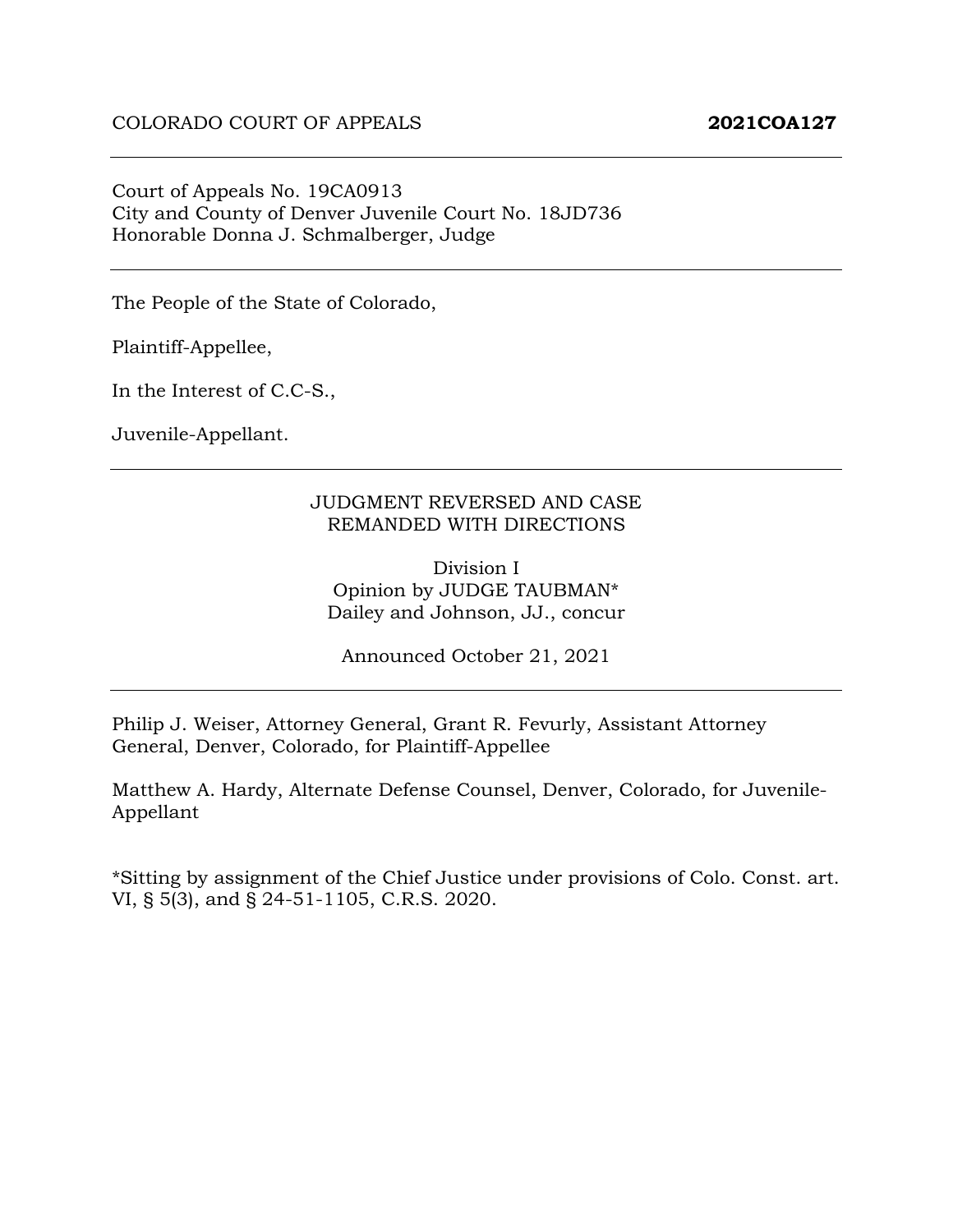¶ 1 Defendant C.C-S., a juvenile, appeals the trial court's judgment adjudicating him delinquent based on findings that he possessed marijuana illegally as an underage person, *see* § 18-13- 122(3)(b), C.R.S. 2020, and illegally possessed marijuana with intent to distribute, *see* § 18-18-406(2)(b), C.R.S. 2020. C.C-S. contends that the trial court erred by denying his motion to suppress the marijuana and paraphernalia, the only evidence supporting the court's adjudication, because they were discovered in the course of an unreasonable search and seizure of his backpack at school, conducted after an initial, illegal seizure of his person.

**This case requires us to address for the first time the standard** to be applied when school officials conduct a seizure or detention of a student. We are confronted with whether, under the reasonableness standard adopted by our supreme court in *People in Interest of P.E.A.*, 754 P.2d 382, 387 (Colo. 1988), the Fourth Amendment is satisfied in the context of this case where a search of a student by school officials was based on anonymous information received through Colorado's Safe2Tell hotline. Finally, we must address for the first time whether the exclusionary rule applies to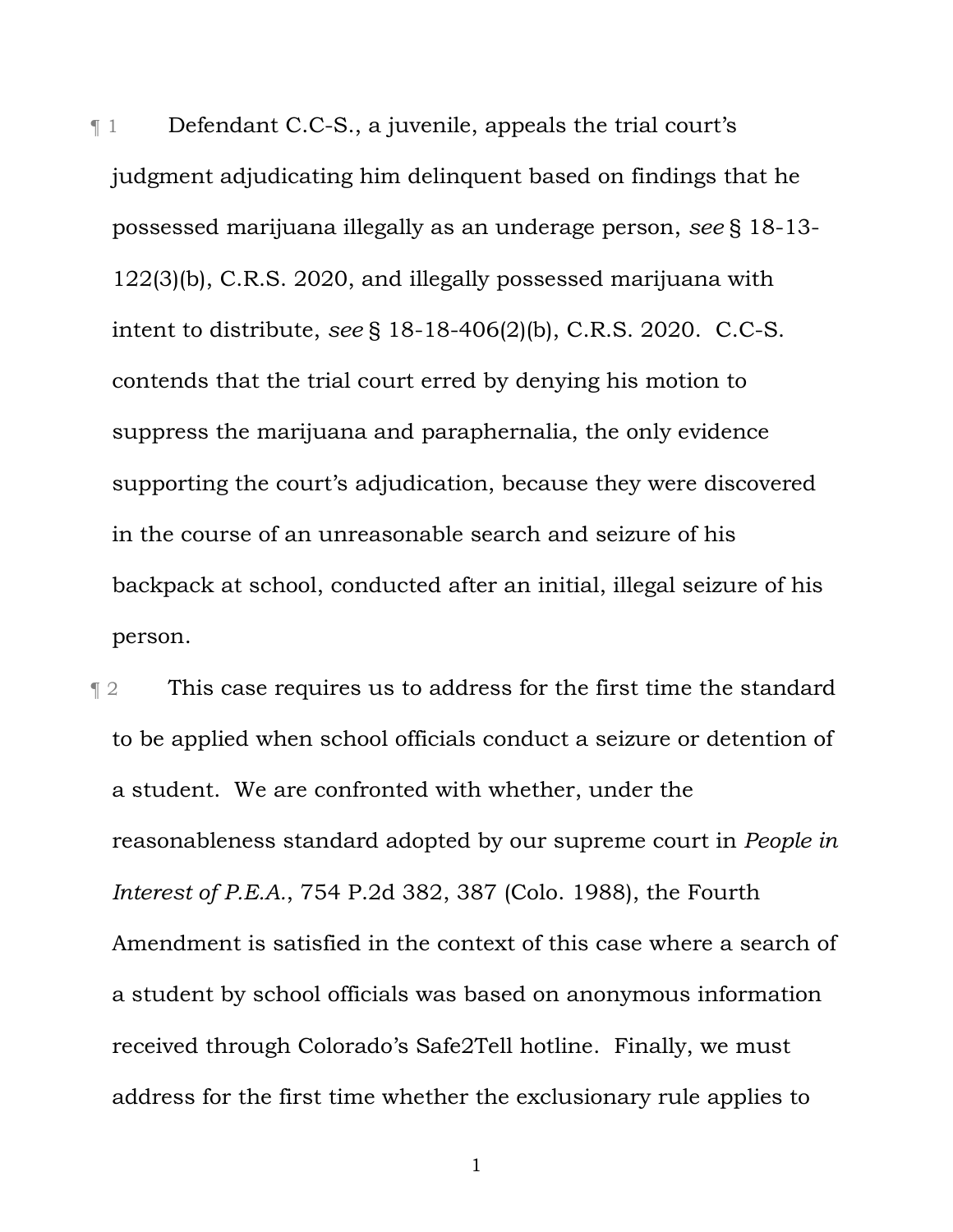searches of students by a school official. Because we conclude that the trial court erred by relying on a tip received through the state's Safe2Tell program, we agree with C.C-S. that his search and detention were illegal. We also conclude that the exclusionary rule applies in the context of school searches, and therefore, because the evidence of the search should have been suppressed, we reverse the adjudication.

### I. Background

- ¶ 3 A school security officer employed by Denver Public Schools (DPS) received a report that C.C-S., a student at a DPS high school, had been seen in a Snapchat video shooting a firearm out of a car window.
- ¶ 4 The tip was reported through the statewide Safe2Tell program, *see* §§ 24-31-601 to -611, C.R.S. 2020, which allows students, parents, and staff members within a school district to submit anonymous tips about potential school safety concerns. Tips are then emailed to the DPS security team.
- ¶ 5 By the time the Snapchat video showing C.C-S. was reported to Safe2Tell on February 25, 2018, it was about one month old. At that point, no one was able to review the footage because videos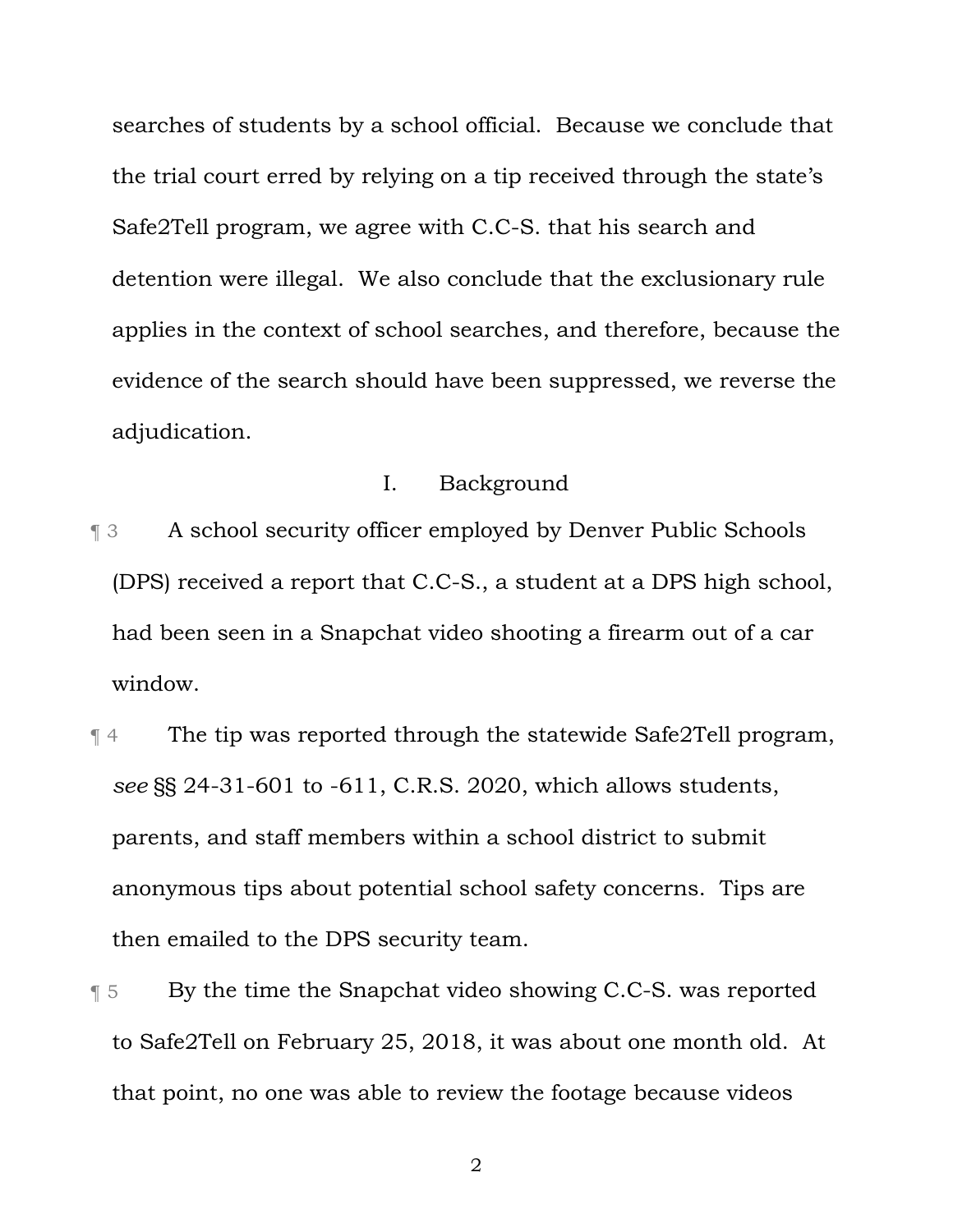posted on Snapchat automatically disappear from the platform after twenty-four hours, unless they are saved.1 Although unable to review the Snapchat video, the dean of C.C-S.'s school told the school security officer that C.C-S. had a history of "bringing things to school that he shouldn't, such as drugs and things like that."

¶ 6 At that point, the school security officer decided to search C.C-S., based on the Safe2Tell firearm tip, the dean's comment, and the security officer's policy of searching every student and their backpack when he received a Safe2Tell report that the student had either drugs or weapons. Once C.C-S. arrived at school, he was taken to an office for questioning by the school security officer, as well as a campus security officer, who was also employed by DPS but was stationed at C.C-S.'s school. With the door closed, the DPS

 $\overline{a}$ 

<sup>&</sup>lt;sup>1</sup> "Snapchat is a social media application that allows users to send or post still images or videos. . . . A user may post images or videos to their 'story,' which allows all those individuals with whom the user is 'friends' to view them in the user's Snapchat page, but they remain available for viewing only for twenty-four hours." *Commonwealth v. Watkins*, 156 N.E.3d 235, 237 (Mass. App. Ct. 2020). Also, a sender of a Snapchat video may save it to the sender's local phone gallery, and the recipient may save it by taking a screenshot. Clinton T. Magill, Note, *Discovering Snapchat: How Will Snapchat and Similar Self-Destructing Social Media Applications Affect Relevance and Spoliation Under the Federal Rules of Civil Procedure?*, 9 Charleston L. Rev. 365, 373 (2015).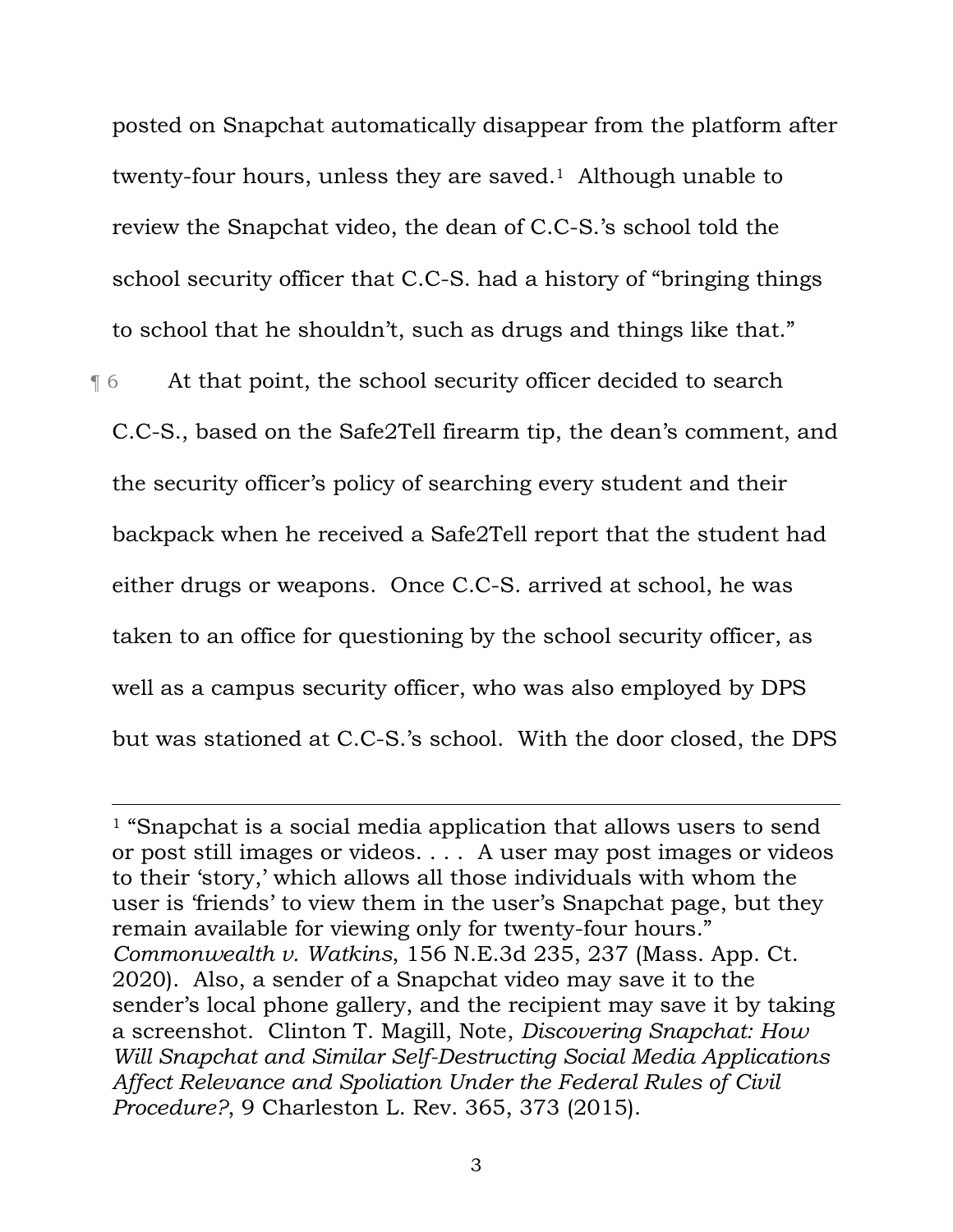officers told C.C-S. about the information they had received from the Safe2Tell tip and told him they were going to search his backpack.

- **Tabbb** 7 C.C-S. refused to consent to a search and, after further discussion, attempted to leave the office. The DPS officers would not allow him to leave, instead reiterating that they were going to search his backpack. After the campus security officer asked C.C-S. whether he was refusing to allow the search because he had drugs in his backpack, C.C-S. confessed that he had drugs in his backpack and handed it over to the officers to be searched.
- ¶ 8 Although no weapons were found in C.C-S.'s backpack, the DPS officers found a plastic bag of marijuana, as well as marijuana paraphernalia: a scale, more plastic bags, and cigar wraps. Based on this evidence, the People charged C.C-S. in a delinquency petition with underage possession of marijuana and possession with intent to distribute marijuana.
- ¶ 9 C.C-S. moved to suppress the marijuana and the paraphernalia found in his backpack on grounds that they were discovered during an unconstitutional detention of his person and search and seizure of his backpack. The juvenile court denied the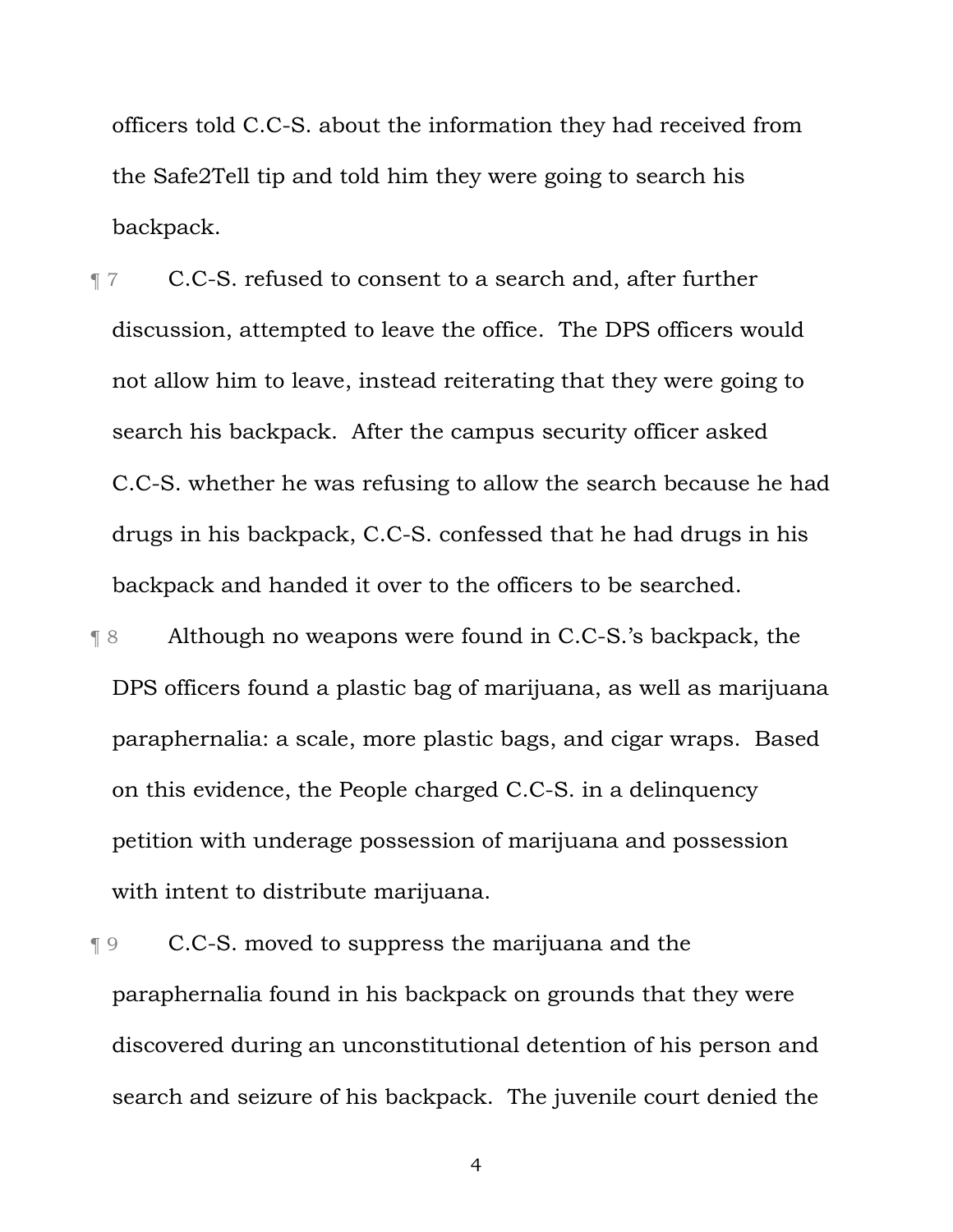motion, ruling that the Safe2Tell firearm tip, plus the dean's comment about C.C-S.'s history of bringing drugs to school, were sufficient justification for the search of his backpack.

¶ 10 Following a bench trial, C.C-S. was found guilty of both marijuana charges and was adjudicated delinquent.

#### II. Standard of Review

 $\llbracket$  11 In reviewing a trial court's ruling on a motion to suppress evidence, we defer to the court's findings of fact but evaluate its conclusions of law de novo. *See People v. Hammas*, 141 P.3d 966, 969 (Colo. App. 2006).

III. Evidence Obtained in Unlawful Search and Seizure ¶ 12 C.C-S. contends that the information contained in the anonymous Safe2Tell tip was stale and that the dean's comment about C.C-S.'s history of bringing drugs to school did not furnish sufficient grounds to search his backpack. C.C-S. acknowledges that he admitted to having drugs in his backpack while in the closed-door office and that he handed it to the officers to be searched. He asserts, though, that his admission does not justify the otherwise illegal search because, when it was made, C.C-S. was unreasonably detained. We agree with both contentions.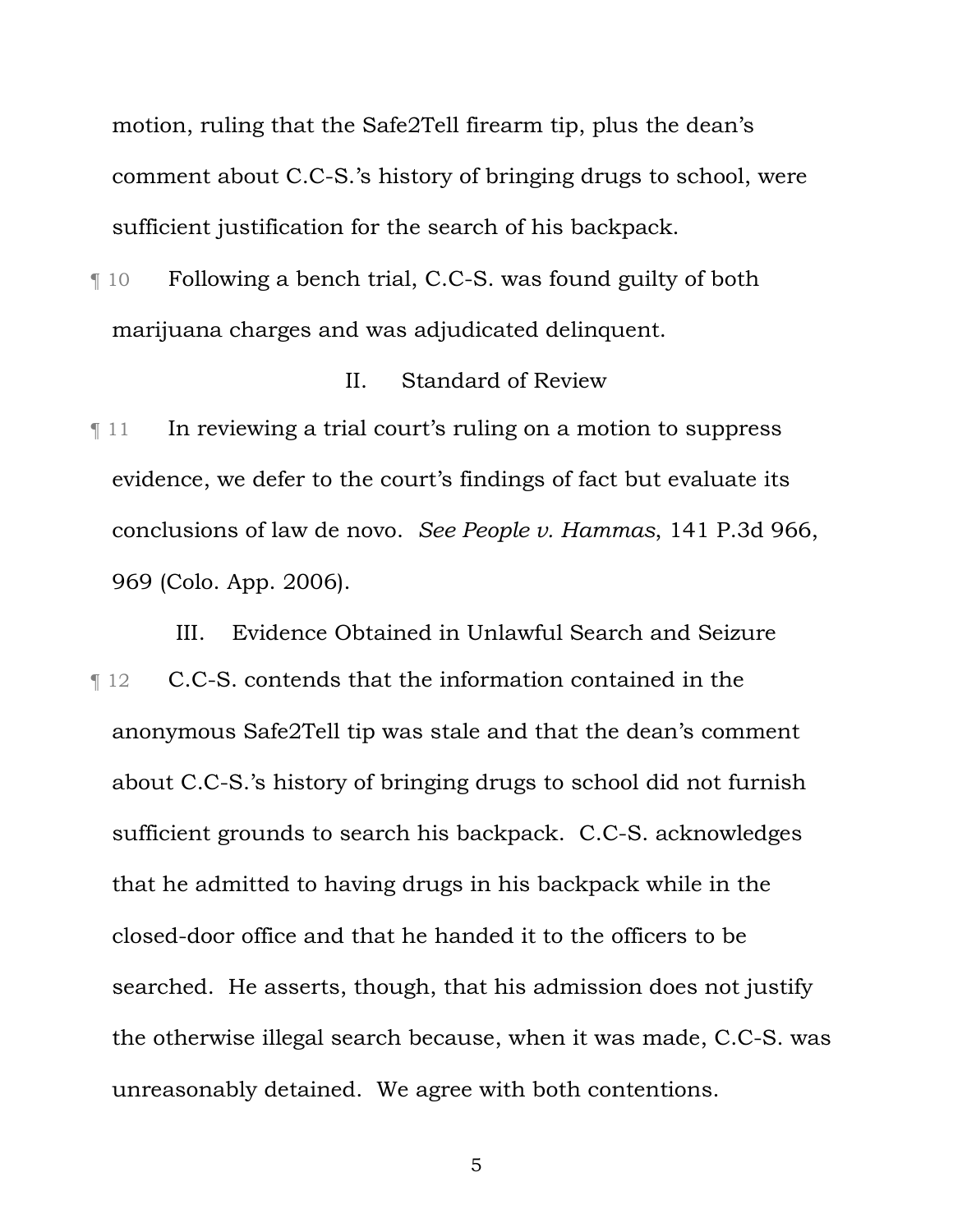# A. Standard of Review and Applicable Law

**The Fourth Amendment prohibits unreasonable searches and** seizures. *People v. Bailey*, 2018 CO 84, ¶ 18, 427 P.3d 821, 826. This prohibition safeguards individuals' privacy and security against arbitrary intrusion by government officials, *People v. Coke*, 2020 CO 28, ¶ 33, 461 P.3d 508, 515-16, and it extends to searches of students by public school officials, *New Jersey v. T.L.O.*, 469 U.S. 325, 333 (1985). Ordinarily, a warrantless search "must be based upon 'probable cause' to believe that a violation of the law has occurred." *Id.* at 340 (citations omitted). However, this standard is relaxed in the school setting to accommodate "the substantial need of teachers and administrators for freedom to maintain order in the schools." *Id.* at 341; *P.E.A.*, 754 P.2d at 387. We therefore evaluate the legality of school searches according to the less stringent reasonableness standard set forth by the Supreme Court in *T.L.O.*

¶ 14 When assessing the reasonableness of a school search or seizure, we look to traditional Fourth Amendment principles to evaluate, "on the one hand, the degree to which it intrudes upon an individual's privacy and, on the other hand, the degree to which it is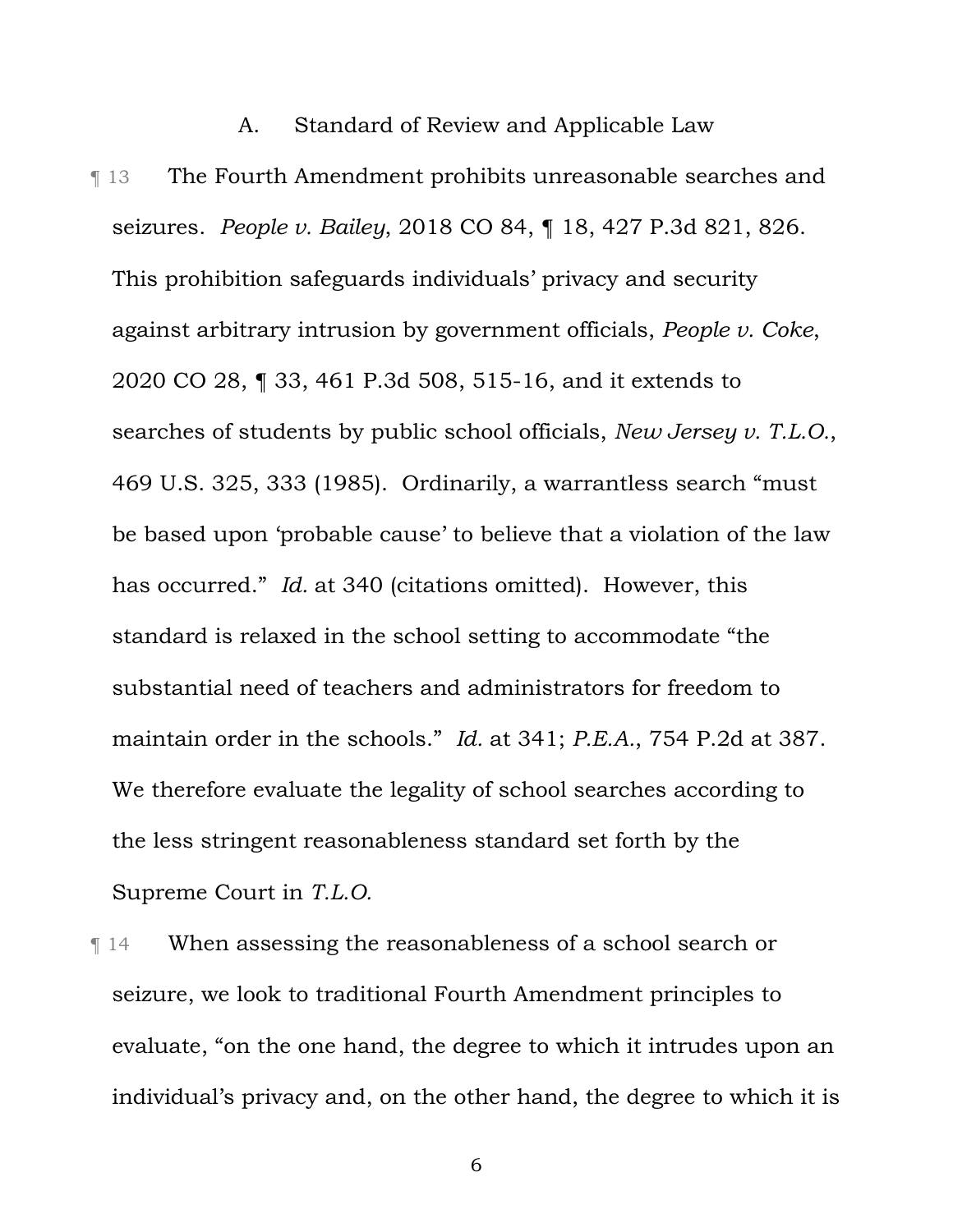needed for the promotion of legitimate governmental interests." *Doe v. Heck*, 327 F.3d 492, 510 (7th Cir. 2003) (quoting *Wyoming v. Houghton*, 526 U.S. 295, 300 (1999)). And the reasonableness of a search or seizure will depend on the context in which the search or seizure takes place. *T.L.O.*, 469 U.S. at 337.

- ¶ 15 Under *T.L.O.*, determining the reasonableness of a school search involves a twofold inquiry. A school search is reasonable if it is (1) justified at its inception and (2) conducted in a manner "reasonably related in scope to the circumstances which justified the interference in the first place." *Id.* at 341 (quoting *Terry v. Ohio*, 392 U.S. 1, 20 (1968)). Our supreme court in *P.E.A.* adopted *T.L.O.*'s reasonableness standard and test in the context of school searches. *P.E.A.*, 754 P.2d at 386.
- ¶ 16 The *T.L.O.* Court, however, left open the question of how or whether the reasonableness standard should also apply to seizures or detentions of students by school officials. *Shuman ex rel. Shertzer v. Penn Manor Sch. Dist.*, 422 F.3d 141, 148 (3d Cir. 2005). In *P.E.A.*, while addressing and adopting the *T.L.O.* standard for searches, the supreme court did not need to confront the standard for seizures and detention of students by school officials.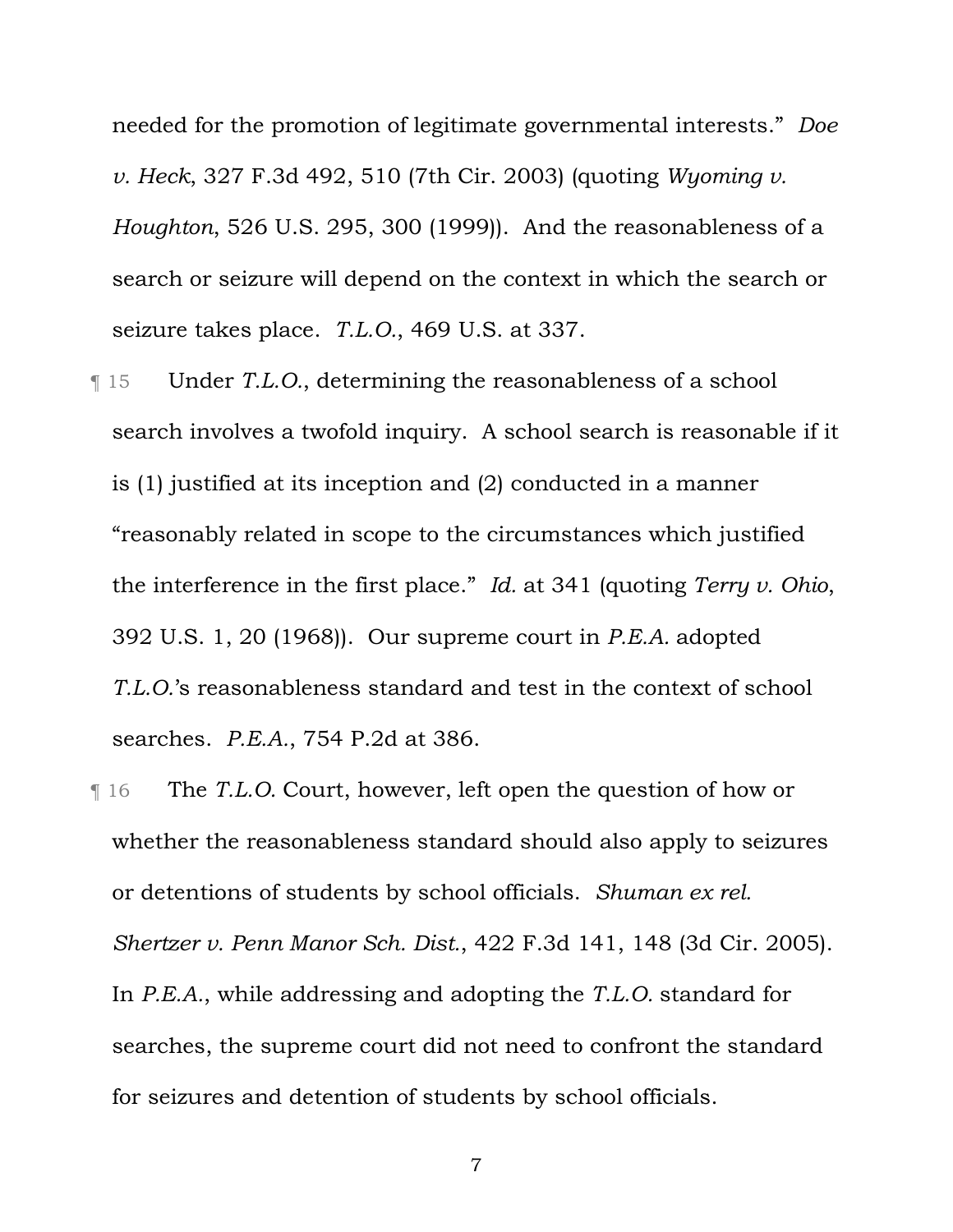¶ 17 In the context of school seizures, some state courts have applied a more lenient standard, sanctioning detentions of students as long as the detentions were not arbitrary, capricious, or for the purposes of harassment. *See, e.g.*, *In re K.J.*, 227 Cal. Rptr. 3d 380, 385 (Ct. App. 2018). The consensus among federal circuit courts, though, is that the *T.L.O.* reasonableness standard should also apply to school seizures. *Shuman*, 422 F.3d at 148 (collecting cases).

¶ 18 We recognize that students do not "shed their constitutional rights . . . at the schoolhouse gate," *Tinker v. Des Moines Indep. Cmty. Sch. Dist.*, 393 U.S. 503, 506 (1969), and the "nature of those rights is what is appropriate for children in school," *Vernonia Sch. Dist. 47J v. Acton*, 515 U.S. 646, 656 (1995). Accordingly, we join the federal courts in adopting the *T.L.O.* reasonableness standard to evaluate whether a student was detained in violation of the student's Fourth Amendment rights. *See Doe ex rel. Doe v. Haw. Dep't of Educ.*, 334 F.3d 906, 909 (9th Cir. 2003); *Hassan v. Lubbock Indep. Sch. Dist.*, 55 F.3d 1075, 1079 (5th Cir. 1995); *Edwards ex rel. Edwards v. Rees*, 883 F.2d 882, 884 (10th Cir. 1989).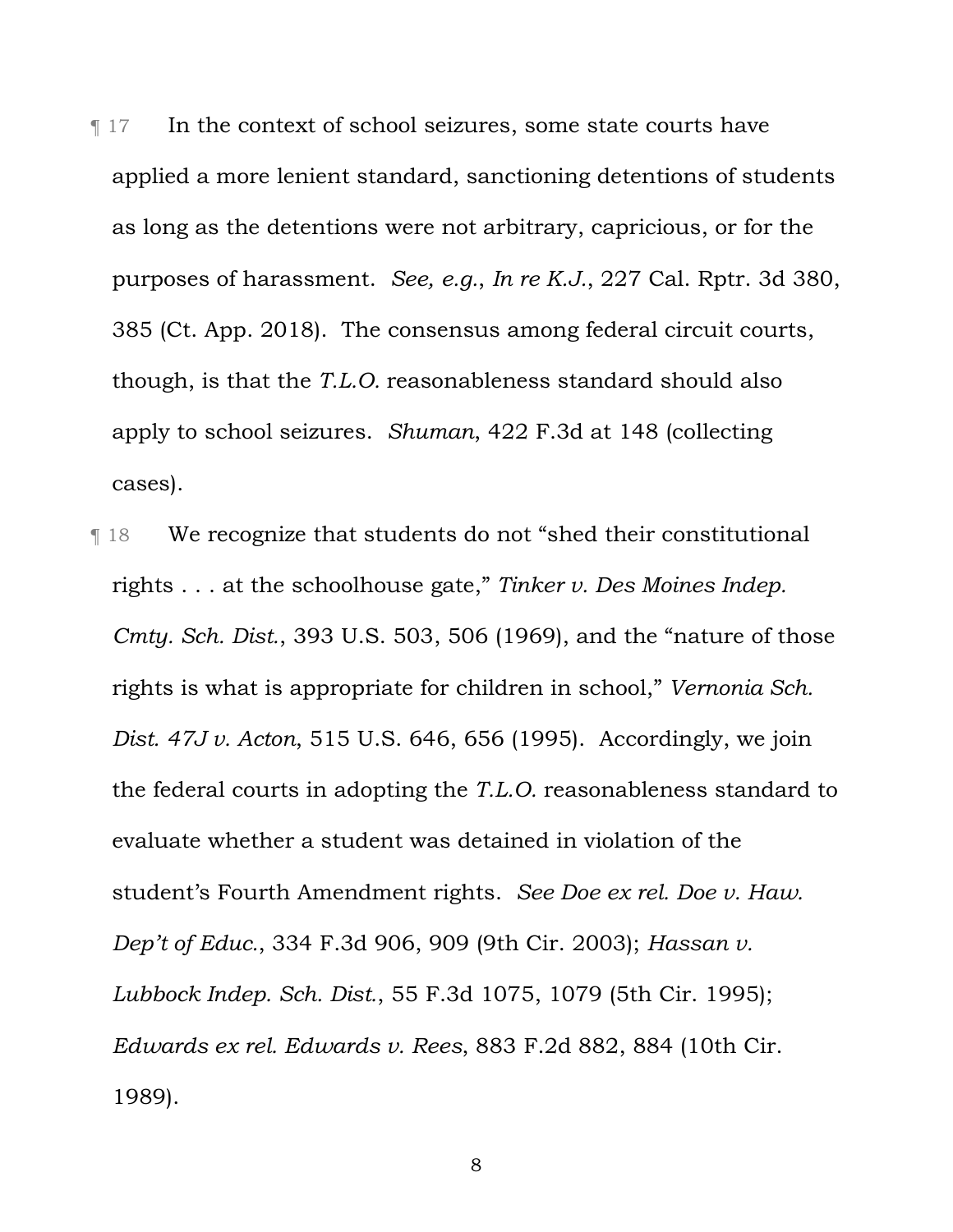B. Anonymous, Uncorroborated, Stale Safe2Tell Tip ¶ 19 The search of a student's property is justified at its inception if there are "reasonable grounds for suspecting that the search will turn up evidence that the student has violated or is violating either the law or the rules of the school." *T.L.O.*, 469 U.S. at 341-42; *see also Edwards*, 883 F.2d at 884. That means a school officer must have a particularized and objective basis for suspecting legal wrongdoing. *See United States v. Arvizu*, 534 U.S. 266, 273 (2002).

1. Anonymous, Unsubstantiated Tips ¶ 20 Reasonable suspicion for a search must be based on specific and articulable facts known to the officer and the rational inferences drawn from those facts. *People v. George*, 914 P.2d 367-69 (Colo. 1996). In other contexts, our courts have recognized that "[s]tanding alone, an anonymous tip lacks the 'indicia of reliability sufficient to establish reasonable suspicion.'" *People v. D.F.*, 933 P.2d 9, 12 (Colo. 1997) (quoting *People v. Garcia*, 789 P.2d 190, 192 (Colo. 1990)); *see also Alabama v. White*, 496 U.S. 325, 329 (1990) ("[A]n anonymous tip alone seldom demonstrates the informant's basis of knowledge or veracity," and therefore seldom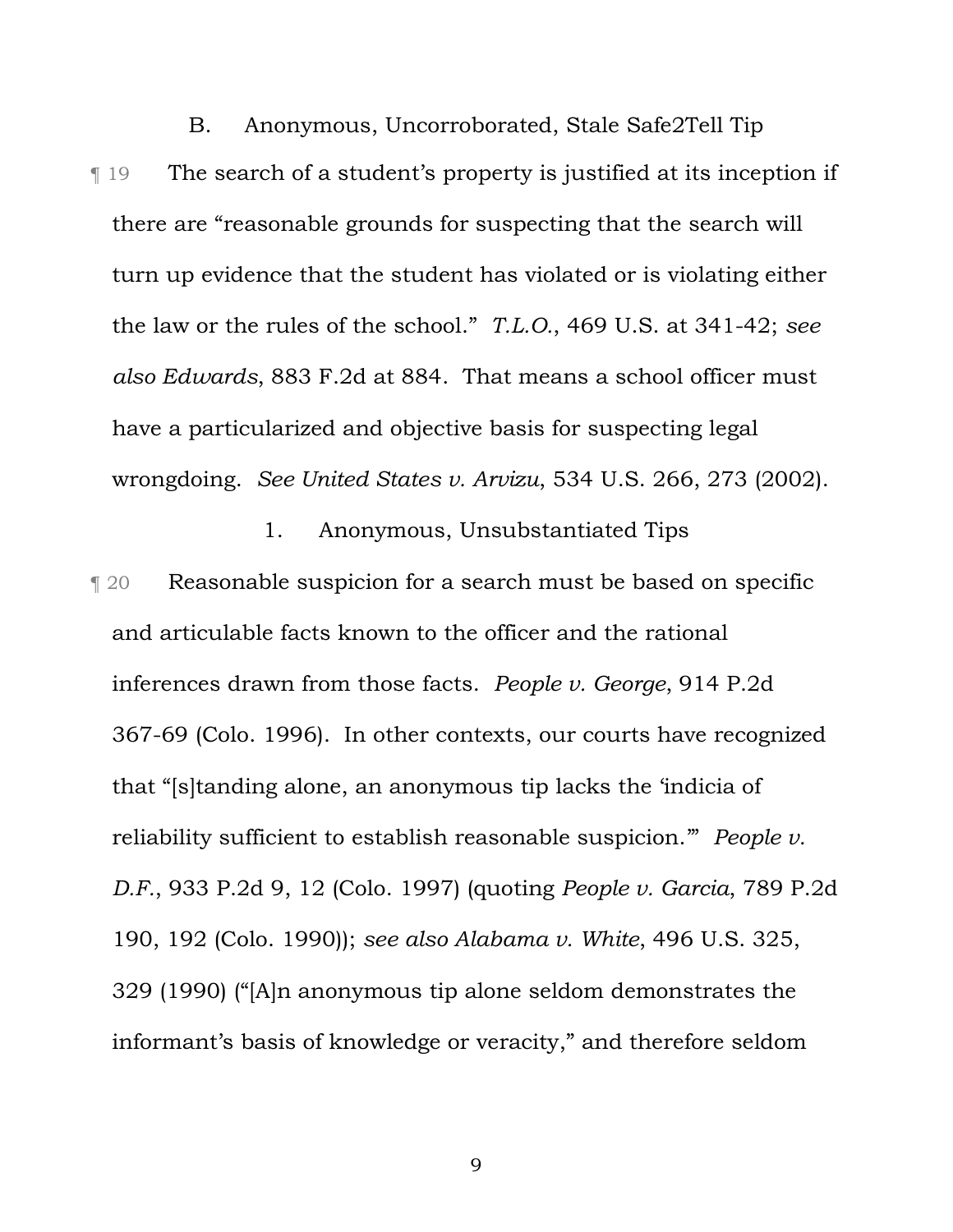supplies a basis for reasonable suspicion.); *People v. Martinez*, 200 P.3d 1053, 1057-58 (Colo. 2009).

¶ 21 Nevertheless, the General Assembly created the Safe2Tell program predicated on the reporting of anonymous tips by students and others. *See* § 24-31-606(2)(a), C.R.S. 2020. The Safe2Tell program safeguards the anonymity of its tipsters by design; the legislative declaration explains that anonymous reporting before potentially harmful or criminal activity has occurred is "critical in reducing, responding to, and recovering from these types of events in schools."  $\S$  24-31-602(1)(b), C.R.S. 2020. According to the most recent Safe2Tell Annual Report, "[t]he program promotes early intervention by serving as a conduit of information between tipsters and local multidisciplinary teams, which are comprised of caring adults in community organizations such as schools and law enforcement agencies." Office of the Attorney General, *Safe2Tell Annual Report* 3 (Aug. 1, 2019-July 31, 2020),

https://perma.cc/4NRG-G7C6. In the 2019-2020 school year, the Safe2Tell program received 20,822 tips of different types, including suicide threats, self-harm, child abuse, and cyberbullying. *Id.* at 5.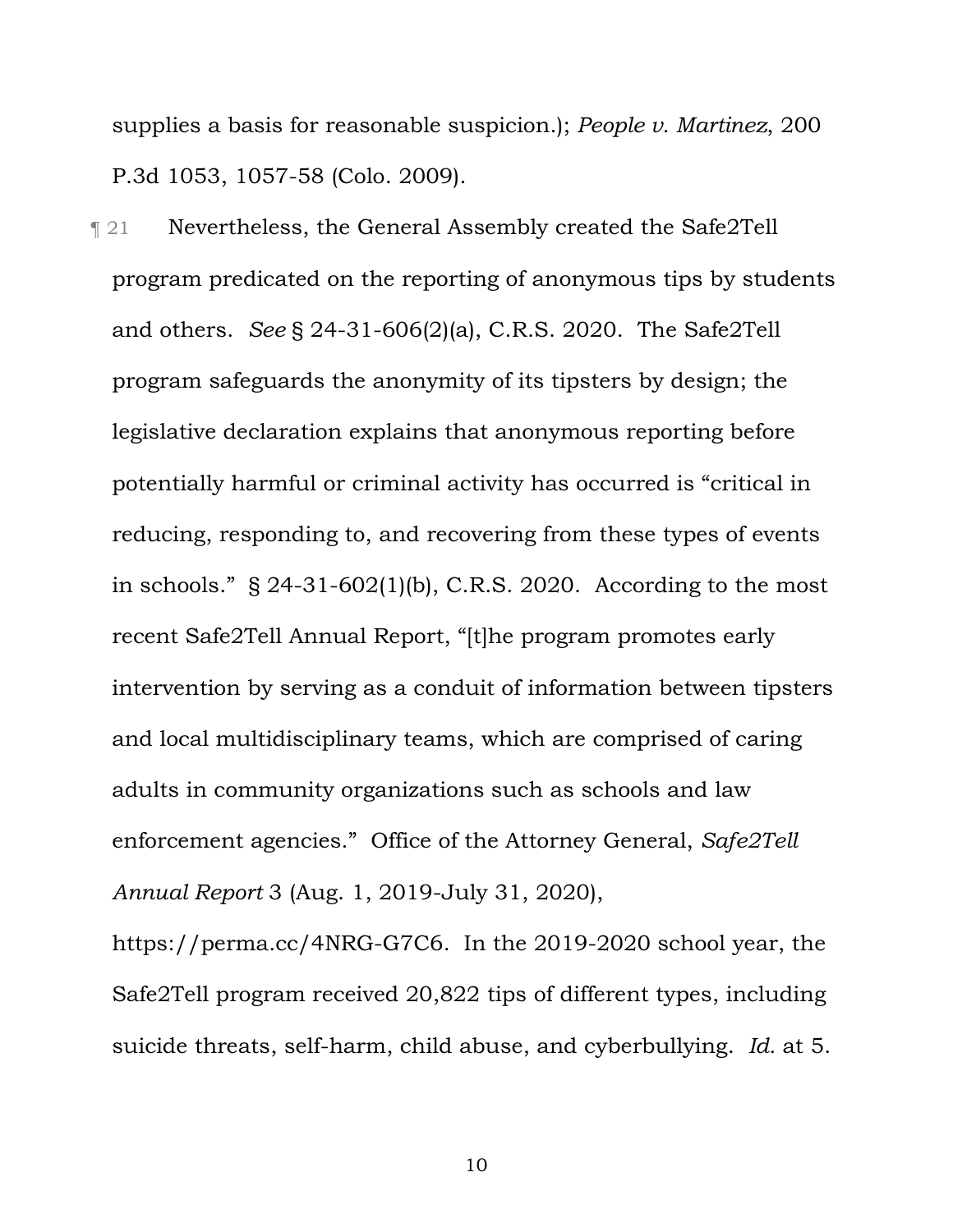Only 1.5% of the tips (313 out of 20,822) concerned guns. *Id.* at 11-12.

- ¶ 22 Testifying at the suppression hearing, the school safety officer explained that when he receives a Safe2Tell tip, there is no way to determine who made the tip, or even whether it was made by a student, parent, or staff member.
- ¶ 23 In its ruling denying C.C-S.'s motion to suppress, the trial court expressed concern about the anonymity of the Safe2Tell program, particularly that the program "is so open and anonymous" as to create the possibility of "one student harassing another by posting false anonymous tips." *See id.* at 5-6 (discussing the number of false tips and how Safe2Tell handles them). Because the tip regarding C.C-S. was based on an automatically disappearing Snapchat video and because the person receiving the tip apparently did not or could not inquire as to whether the video had been saved, no one involved in the investigation was able to view it. The court indicated that it would have been more skeptical as to whether the search was supported by reasonable suspicion if it was based on the anonymous Safe2Tell tip alone. However, the court concluded that the reasonableness of the search was supported by the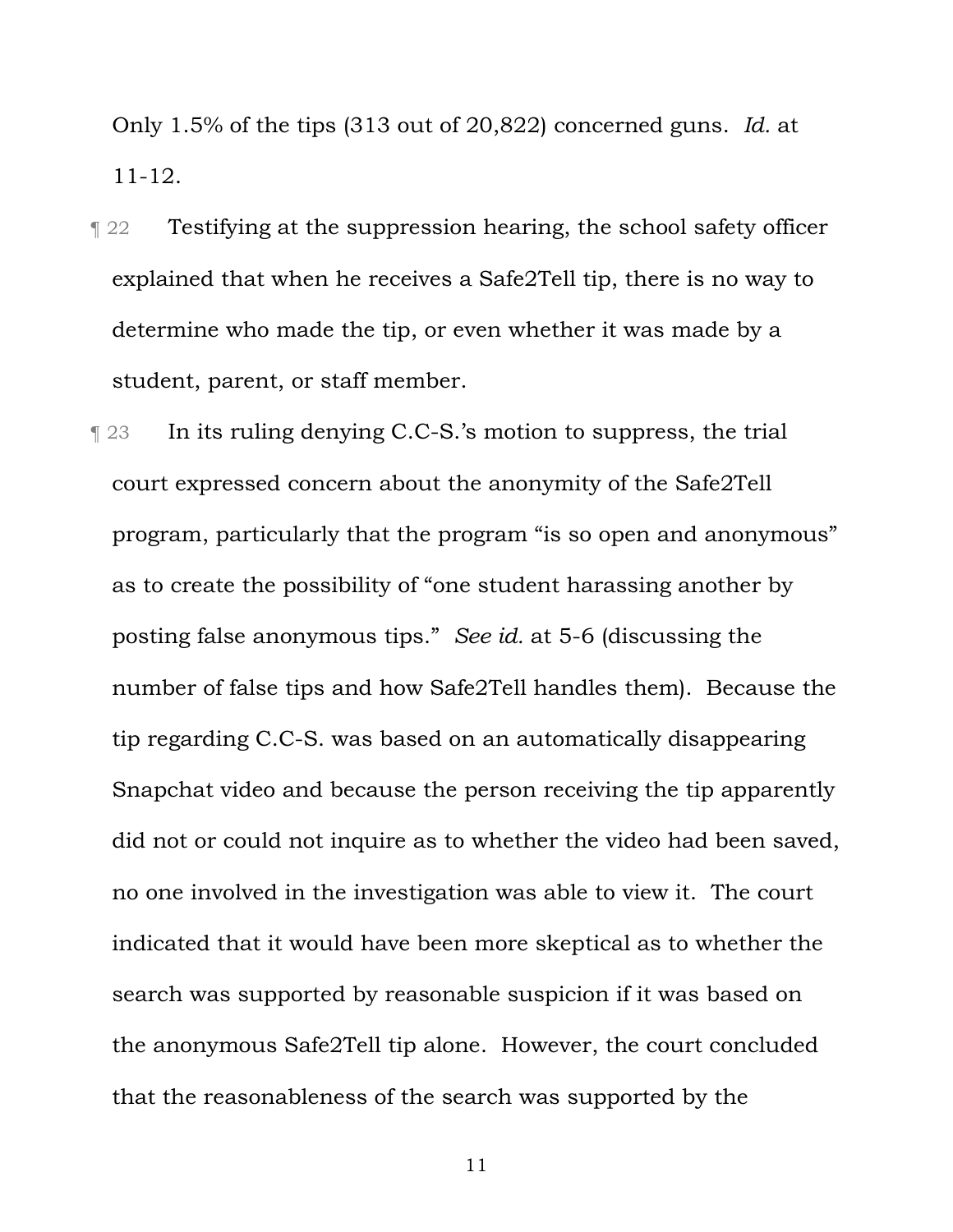combination of the Safe2Tell tip and the dean's comment that C.C-S. "has a history of bringing things to school that he shouldn't." **T** 24 Reasonable suspicion exists when facts known to a police officer, together with rational inferences from those facts, create a reasonable and articulable suspicion of criminal activity, which justifies an intrusion into the defendant's personal privacy at the time of the stop. *People v. Martin*, 2014 COA 112, ¶ 21, 338 P.3d 1106, 1114. Factors the police may consider include the lateness of the hour, the character of the area, a person's reactions to the presence of police, whether a companion is being arrested, and a person's nervous or unduly cautious behavior. *Id.* at ¶ 22, 338 P.3d at 1114.

**T** 25 An anonymous and otherwise unreliable tip may furnish reasonable suspicion sufficient to justify a search if verified by enough independent corroborating evidence of a violation of the law or school rules. *See People v. Salazar*, 964 P.2d 502, 505 (Colo. 1998) ("[I]nformation supplied by an anonymous source 'may warrant an investigatory stop only if it is verified by sufficient independent corroborating evidence of criminal activity.'" (quoting *George*, 914 P.2d at 370)).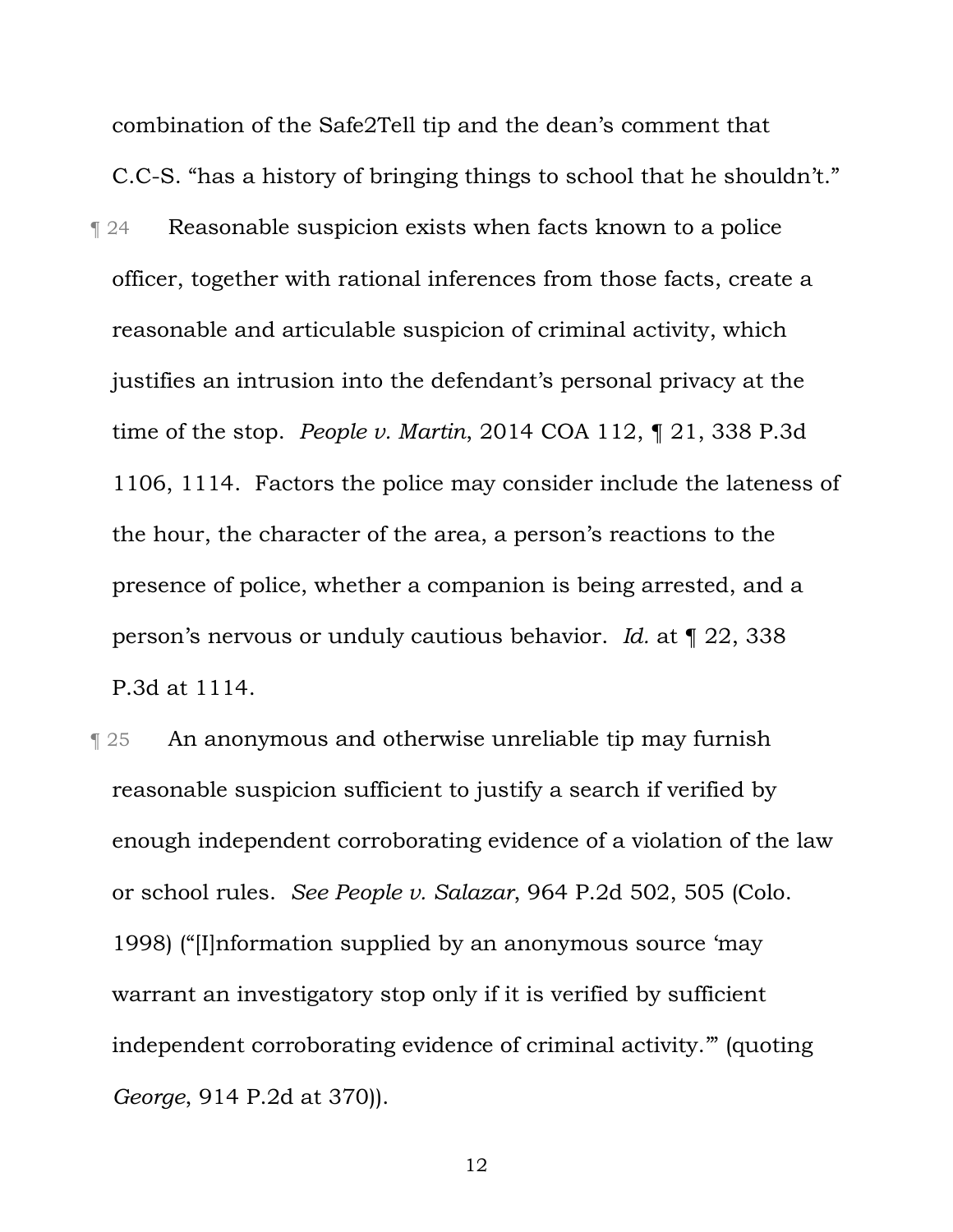**The 30 KeV** we are not persuaded by the People's contention that because anonymity is the "linchpin" of the Safe2Tell program, an anonymous tip generally suffices to support the search of a student. Although anonymous tips may deter crime or reduce incidents of school violence, the anonymity of tips received by the Safe2Tell program does not ensure, without more, that such tips will provide reasonable suspicion as required by the Fourth Amendment. In each case, a court must balance the anonymity of a tip, its specificity, whether it is stale, and other evidence to determine whether the reasonable suspicion test has been satisfied.

**Term 27** Under the circumstances of this case, therefore, we conclude that the Safe2Tell tip was insufficient to provide reasonable suspicion. We reach this conclusion for four reasons. First, as noted above, the tip was anonymous. Second, the information provided in the tip was stale. Third, because it was anonymous and stale, the limited information in the Safe2Tell tip did not provide reasonable suspicion that C.C-S. had committed or was about to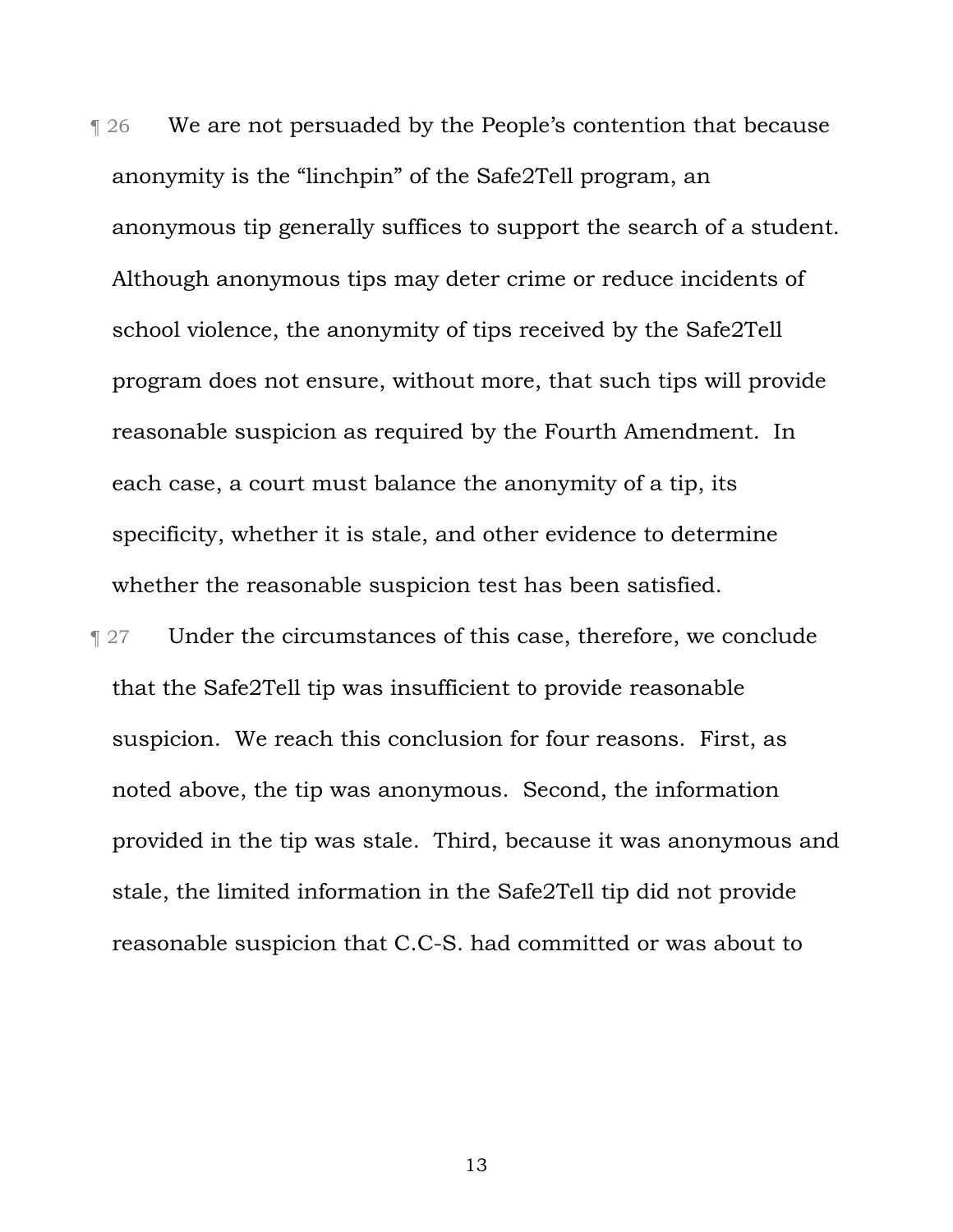commit a crime.2 And, fourth, the information about C.C-S.'s past behavior at school did not corroborate the Safe2Tell weapons tip.

#### 2. Stale Tips

- ¶ 28 As noted above, the information provided by the tipster here was deficient, in large part, because it was stale. *See United States v. Payne*, 181 F.3d 781, 789 (6th Cir. 1999) (An anonymous, stale tip "was clearly insufficient to create a reasonable suspicion" to support a search.). While staleness is a concept typically associated with a probable cause inquiry, the "staleness doctrine also applies to reasonable suspicion." *United States v. Touset*, 890 F.3d 1227, 1238 (11th Cir. 2018).
- ¶ 29 Accordingly, the Safe2Tell tip was problematic because it was based on a month-old Snapchat video that was not reviewed by anyone involved in the investigation due to it being automatically deleted.
- ¶ 30 A tip is less supportive of reasonable suspicion after it has gone stale. *See id.*; *United States v. Gonzalez*, 190 F.3d 668, 673 (5th Cir. 1999). There is no time limit that determines when

 $\overline{a}$ 

<sup>2</sup> For example, the anonymous tip did not indicate whether C.C-S. had the weapon near or on school property.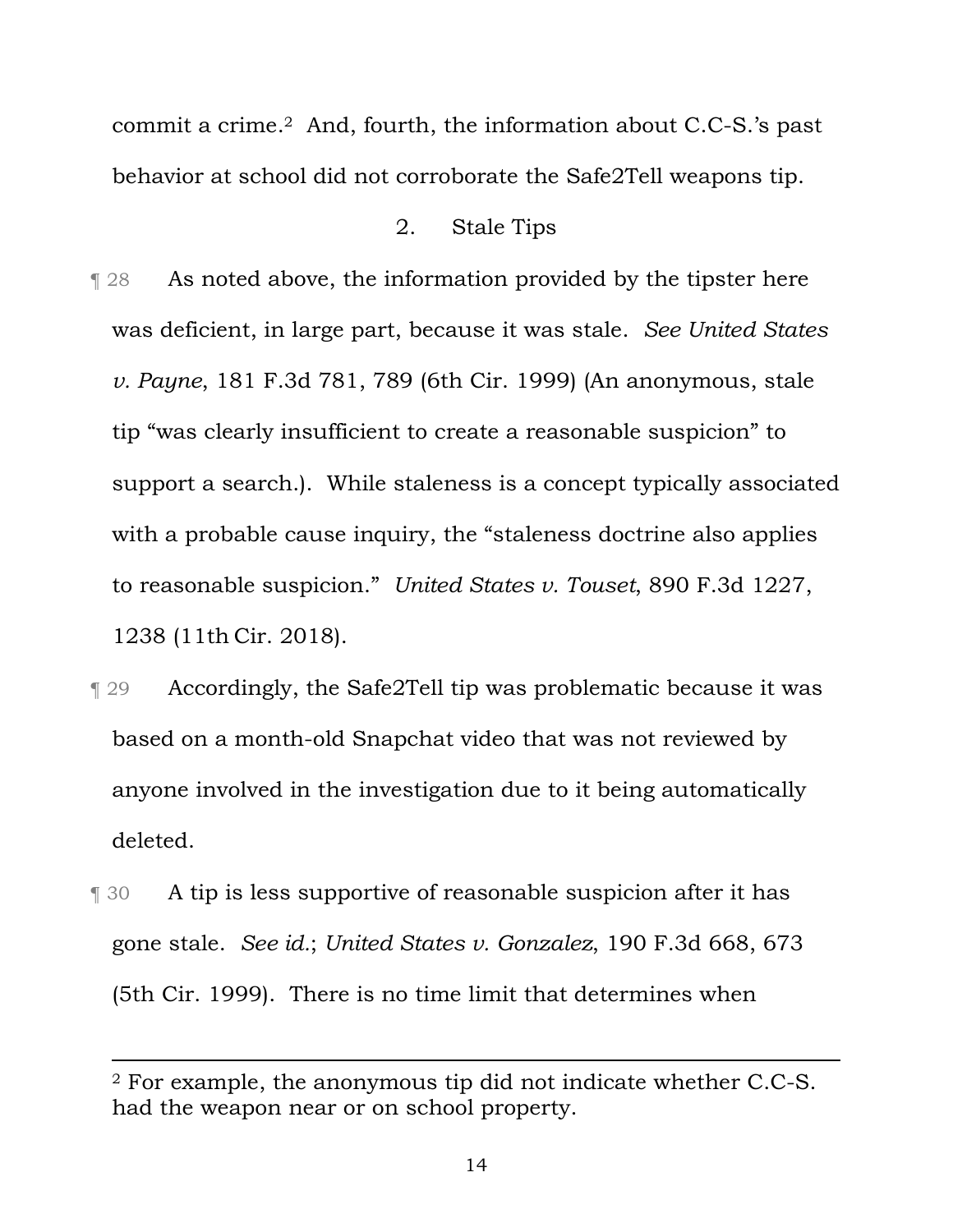information becomes stale. Whether information is stale depends on the factual circumstances and the type of crime. *People v. Miller*, 75 P.3d 1108, 1113 (Colo. 2003); *see also United States v. Bervaldi*, 226 F.3d 1256, 1265 (11th Cir. 2000).Factors to be considered include whether the criminal activity was a discrete incident or whether it is likely to be ongoing, *see United States v. Laughrin*, 438 F.3d 1245, 1247-48 (10th Cir. 2006), and whether the evidence of the crime is likely to be kept or whether it is disposable or often transferred, *see Payne*, 181 F.3d at 790.

¶ 31 For example, the *Miller* court concluded that information contained in a police affidavit to support a search warrant was stale because it was nearly a month old when the police applied for a warrant. 75 P.3d at 1111. However, courts assume that evidence of child pornography is rarely disposed of, and thus ongoing. *See Touset*, 890 F.3d at 1238 (collecting cases). As a result, a tip relating to such electronic images will remain fresh for longer than, for example, evidence of drug trafficking, which by its nature is a crime where the evidence is frequently transferred or consumed. *See Payne*, 181 F.3d at 790 ("Drugs are not the types of objects that are likely to be kept.").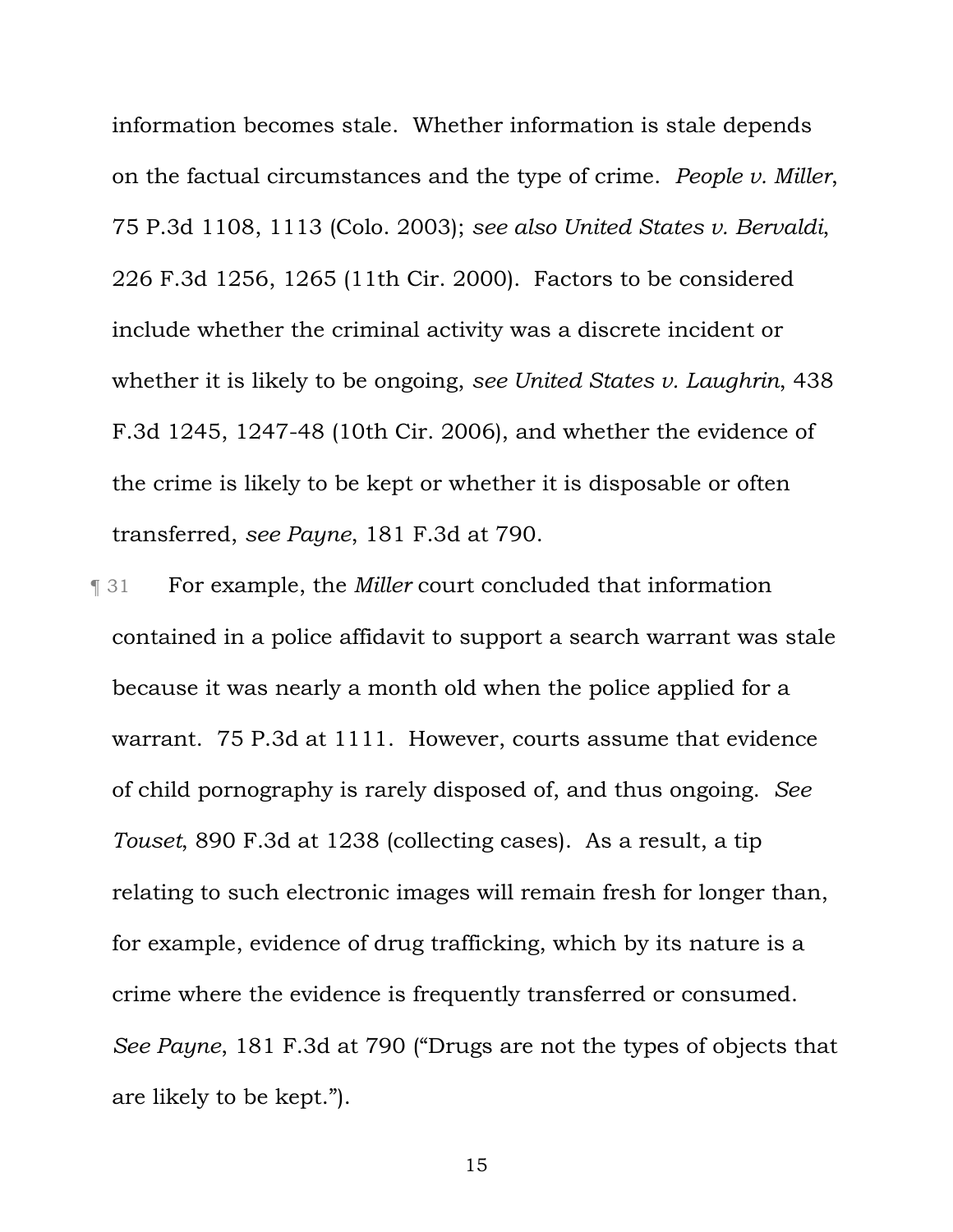¶ 32 In contrast, in *Commonwealth v. Watkins*, 156 N.E.3d 235, 239 (Mass. App. Ct. 2020), the court rejected the defendant's argument that images on Snapchat were stale because they were undated and could have been taken well before they were uploaded to Snapchat. The court concluded that an informant's statement in a Snapchat video provided evidence that the Snapchat image was taken contemporaneously with its posting.

¶ 33 *Gonzalez* is instructive as to when older information may not be stale when it rejected the argument that a tip received almost two months earlier was stale. 190 F.3d at 673. The court reasoned that evidence of an ongoing pattern of criminal activity may justify reliance on older information from an informant than when an informant provides information about criminal conduct expected to recur. *Id.* Therefore, the court held, officers were justified in conducting a *Terry* stop of the defendant's vehicle, *see* 392 U.S. 1, to look for evidence of the activity. *Gonzalez*, 190 F.3d at 673.

¶ 34 Here, the Safe2Tell tip provided no information about the Snapchat video's source and indicated that it had been taken a month earlier. Further, the Safe2Tell tip about the Snapchat video gave no indication that C.C-S. would continue to carry a gun on his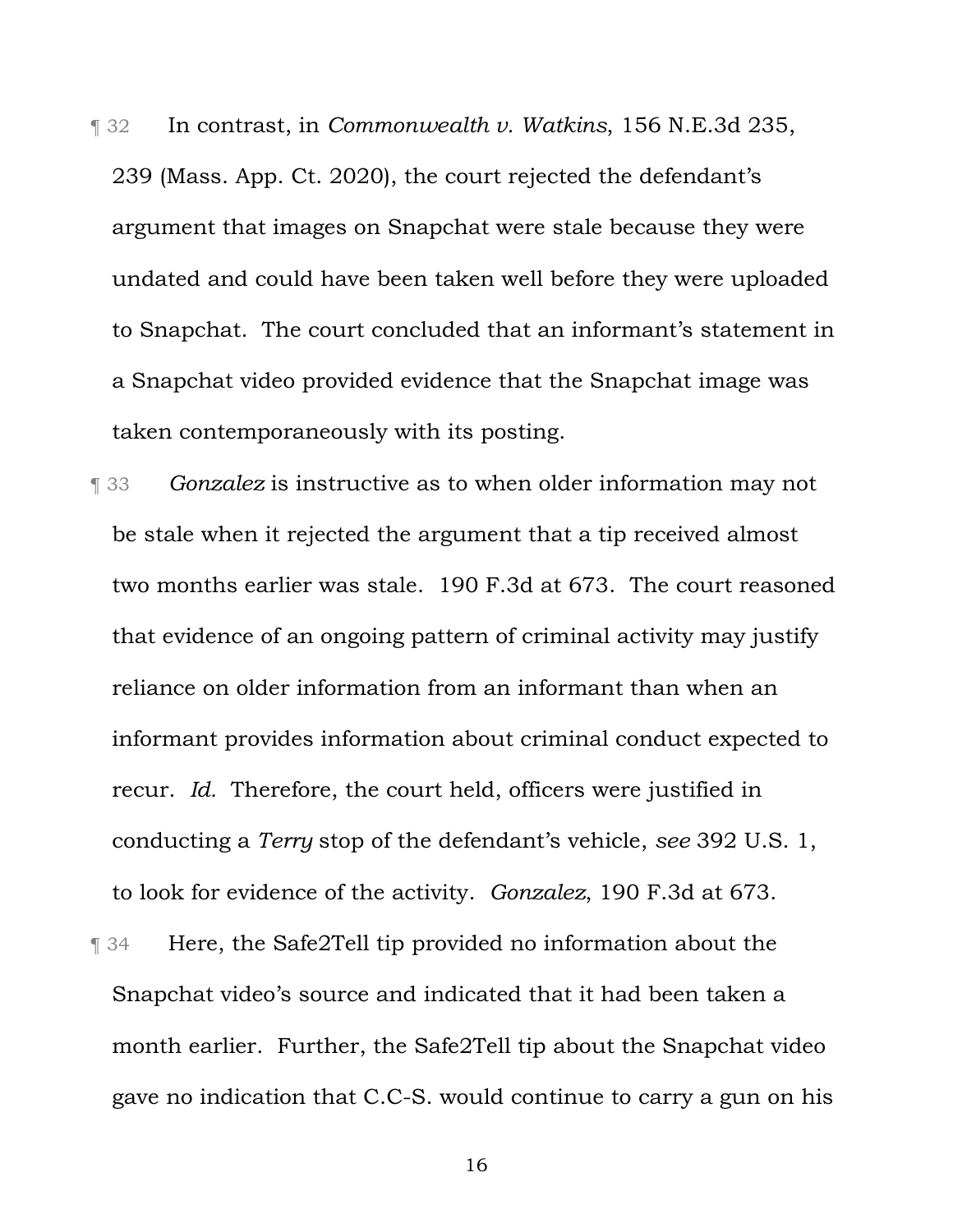person, or that he could be expected to have one in his backpack (or worse, use it) at school at some future date.

¶ 35 Although the People rely on *M.D. v. State*, 65 So. 3d 563, 564 (Fla. Dist. Ct. App. 2011), we conclude that case is distinguishable. That court concluded that there was reasonable suspicion to detain and question a student based on an anonymous tip that the student had carried a gun onto campus three months earlier. Here, in contrast and as mentioned above, the anonymous tip did not indicate that C.C-S. had carried a gun onto campus or that he intended to do so.

¶ 36 Nevertheless, we recognize the concerns of the *M.D.* court that "[a]llegations of gun possession on school campuses are different from traditional Fourth Amendment cases. Many courts have recognized these cases are unique because of the seriousness of the threat, the location of the threat, the vulnerability and number of potential victims, and the lessened expectation of privacy of students." *Id.* at 565. Consequently, in circumstances different from those presented here, an anonymous tip involving a student's possession of a gun — even if uncorroborated — may be found to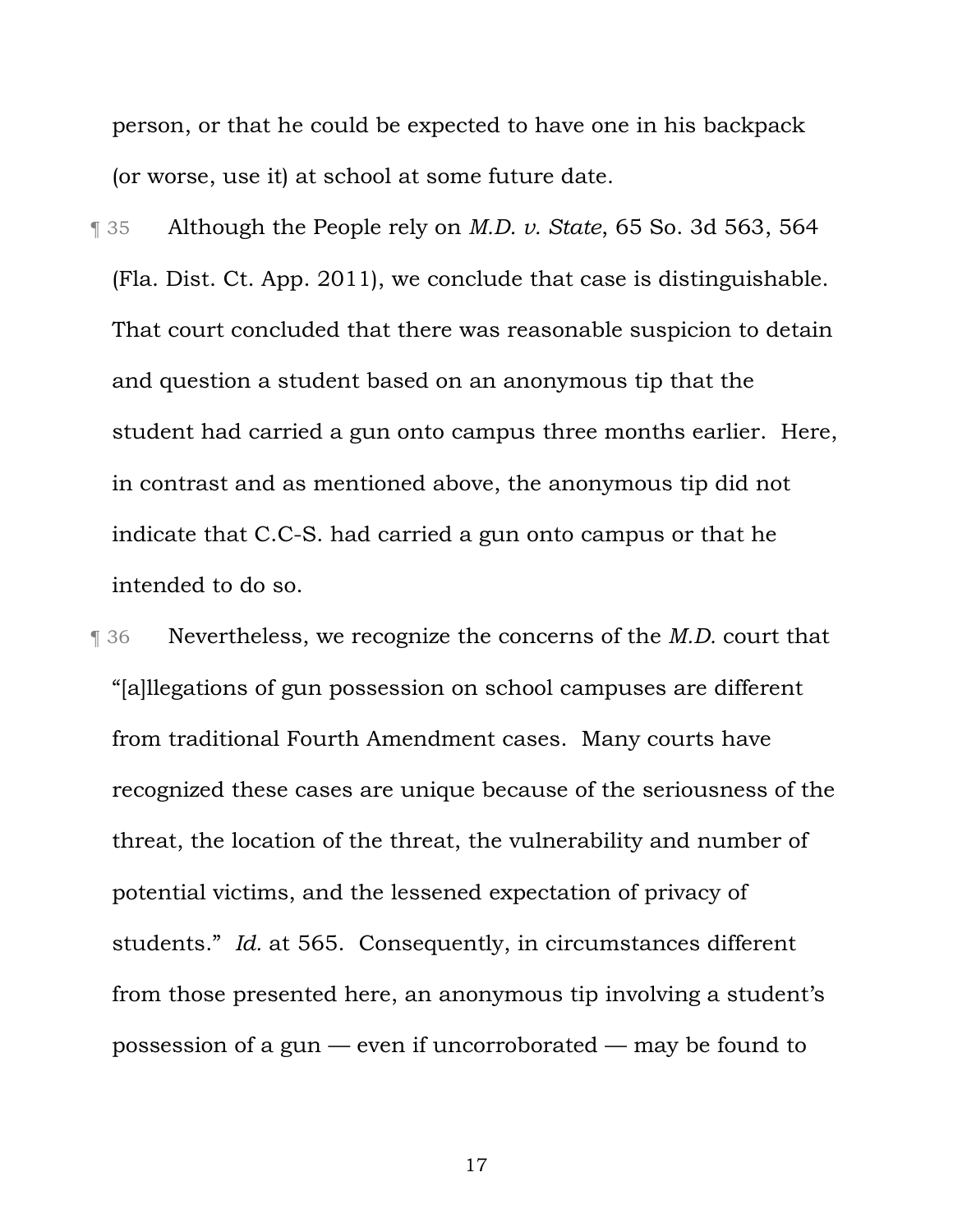satisfy the reasonableness standard to justify a detention and search of a student.

¶ 37 However, when, as here, a stale tip does not provide reasonable suspicion to justify the search of a student, the mere allegation of gun possession does not justify a search of that student.

### 3. C.C-S.'s Past Behavior

¶ 38 The dean's description of C.C-S.'s past behavior revealed only that C.C-S. had a history of "bringing things to school that he shouldn't, such as drugs and things like that." Under *T.L.O.*, the relevant inquiry is whether the officer had reasonable suspicion that searching the student would turn up evidence of criminal or prohibited behavior. 469 U.S. at 341-42. That C.C-S. brought drugs to school in the past is not an objective, particularized basis for suspecting that a search of C.C-S.'s backpack would reveal evidence of a weapon. *See Arvizu*, 534 U.S. at 273. A defendant's past criminal conduct does not by itself give rise to reasonable suspicion of present criminal activity. *United States v. Sandoval*, 29 F.3d 537, 542 (10th Cir. 1994) (report about defendant's prior involvement in hit-and-run incident and prior arrest for narcotics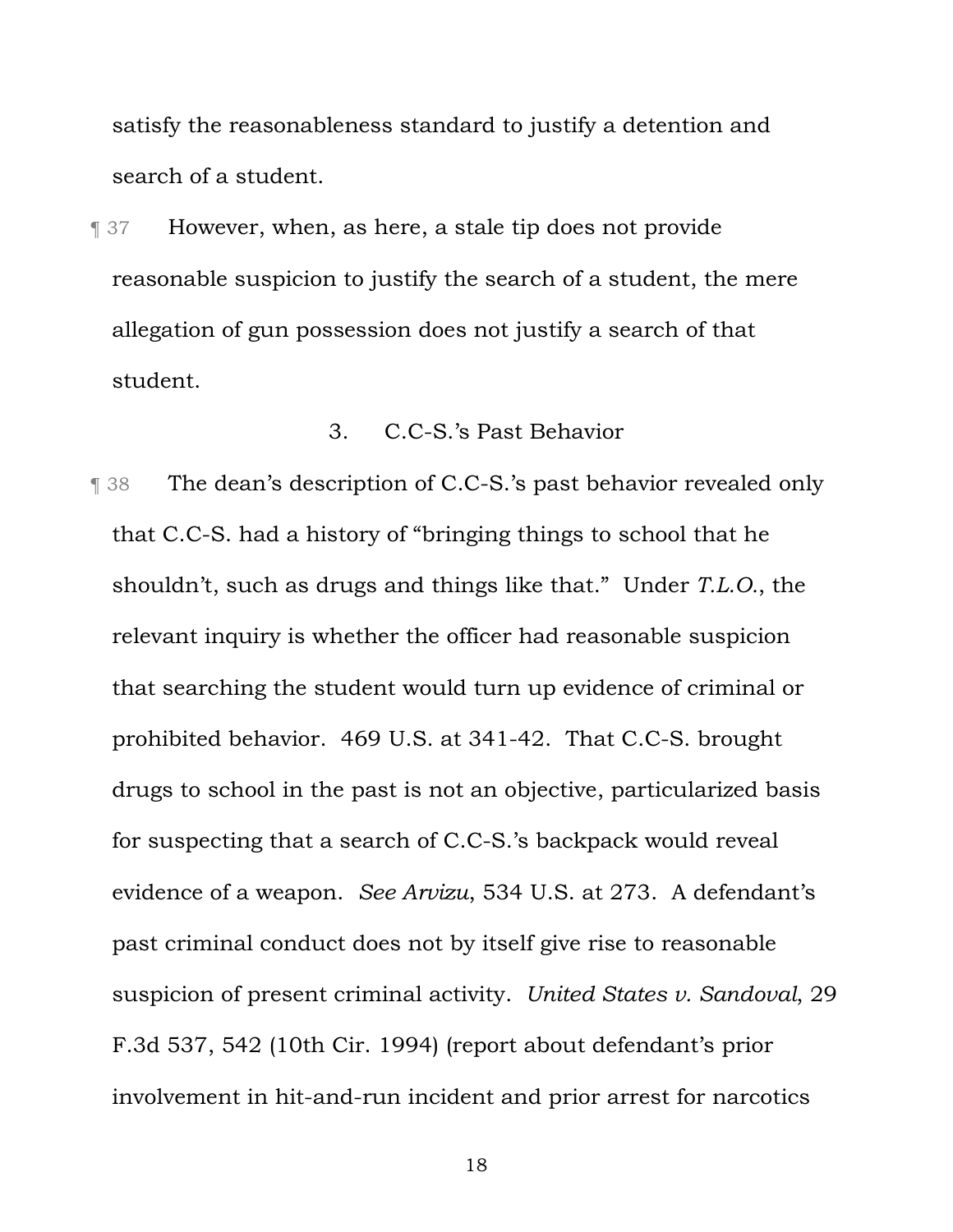violation insufficient to give rise to reasonable suspicion for continued detention in patrol car); *United States v. Santillanes*, 848 F.2d 1103, 1108 (10th Cir. 1988) (detective lacked reasonable suspicion to detain defendant based on prior arrest and observation that defendant veered away from detective at an increased pace upon seeing him); *see also People v. Padgett*, 932 P.2d 810, 814 (Colo. 1997) (reasonable suspicion may not be based solely on the reputation of past criminal activity in a locality); *People v. McKnight*, 2017 COA 93, ¶ 23, 452 P.3d 82, 87 (reasonable suspicion may not be based on evidence that defendant's passenger had used methamphetamine "at some point in the past"), *aff'd*, 2019 CO 36, 446 P.3d 397.

¶ 39 In some instances, however, the nature of a defendant's past criminal conduct makes it a reliable predictor that the defendant will behave in the same way again. In *United States v. Daoust*, 916 F.2d 757 (1st Cir. 1990), for example, the court found that the officers had reasonable suspicion to suspect that their safety was at risk when they arrived at the defendant's house at 7 a.m., a time when he would likely be home sleeping, and they knew that he had a prior criminal history of violent behavior and kept a handgun in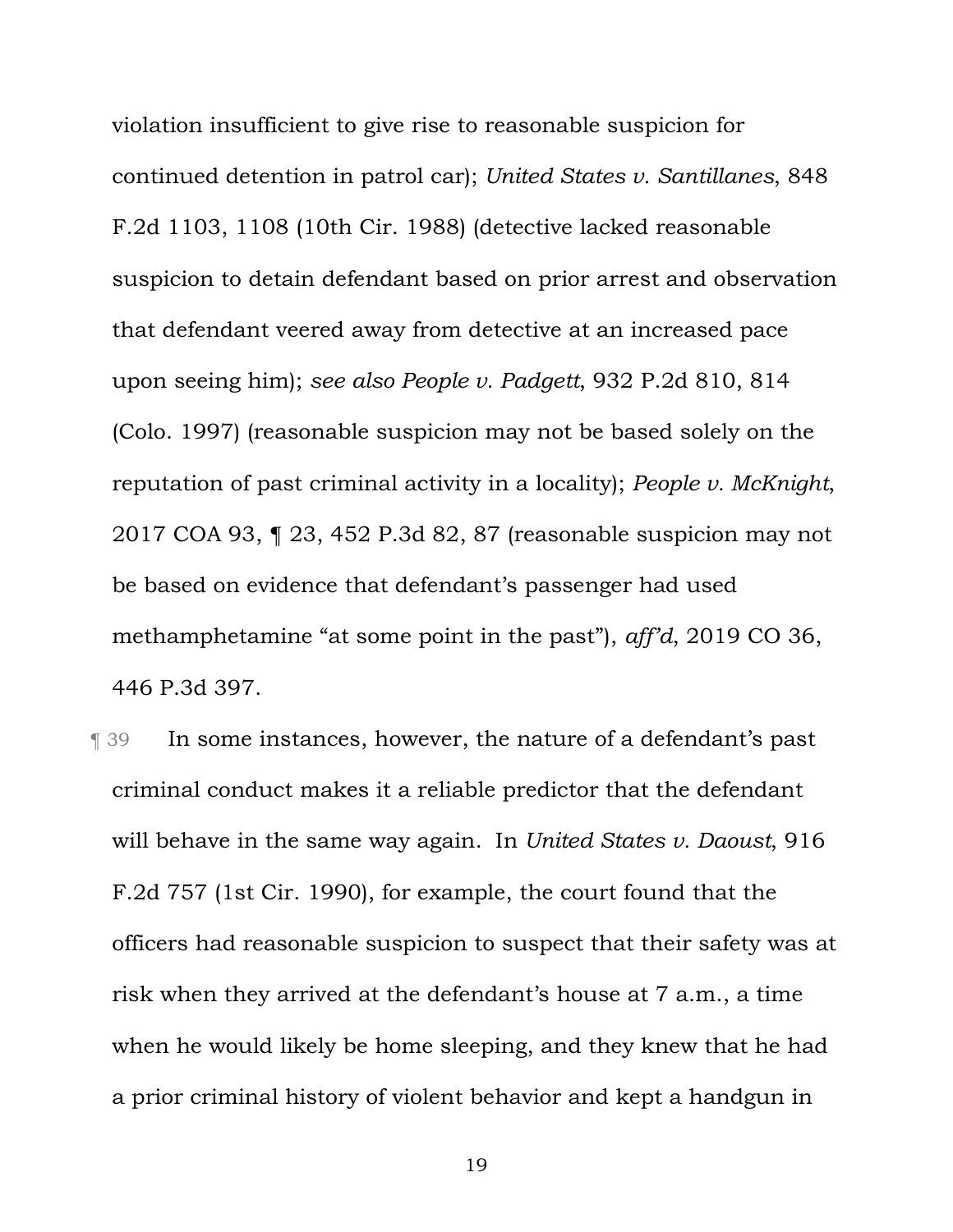an "unusual" place in the kitchen. *Id.* at 759. Similarly, the Fifth Circuit held in *United States v. Gordon*, 722 F.2d 112, 114 (5th Cir. 1983), that the officers had reasonable suspicion that the occupants of a motor home were engaged in criminal activity because the motor home was registered to the same address as another motor home that had been seized in a prior marijuana arrest and one of the occupants they had identified was a member of a marijuana smuggling group known to use motor homes for its smuggling activities.

¶ 40 Here, in contrast, the dean's description of C.C-S.'s past behavior was unrelated to the Safe2Tell tip. The dean told the school security officer that C.C-S. had previously brought drugs to school, not firearms. C.C-S.'s history of bringing drugs to school was not a reliable predictor that he would have brought a weapon to school on the day he was searched. The dean's description of C.C-S.'s history therefore did not corroborate the anonymous Safe2Tell tip but at best served as an alternate justification for the search.

¶ 41 Thus, when the school security officer decided to search C.C-S.'s backpack, his suspicion of criminal activity was based at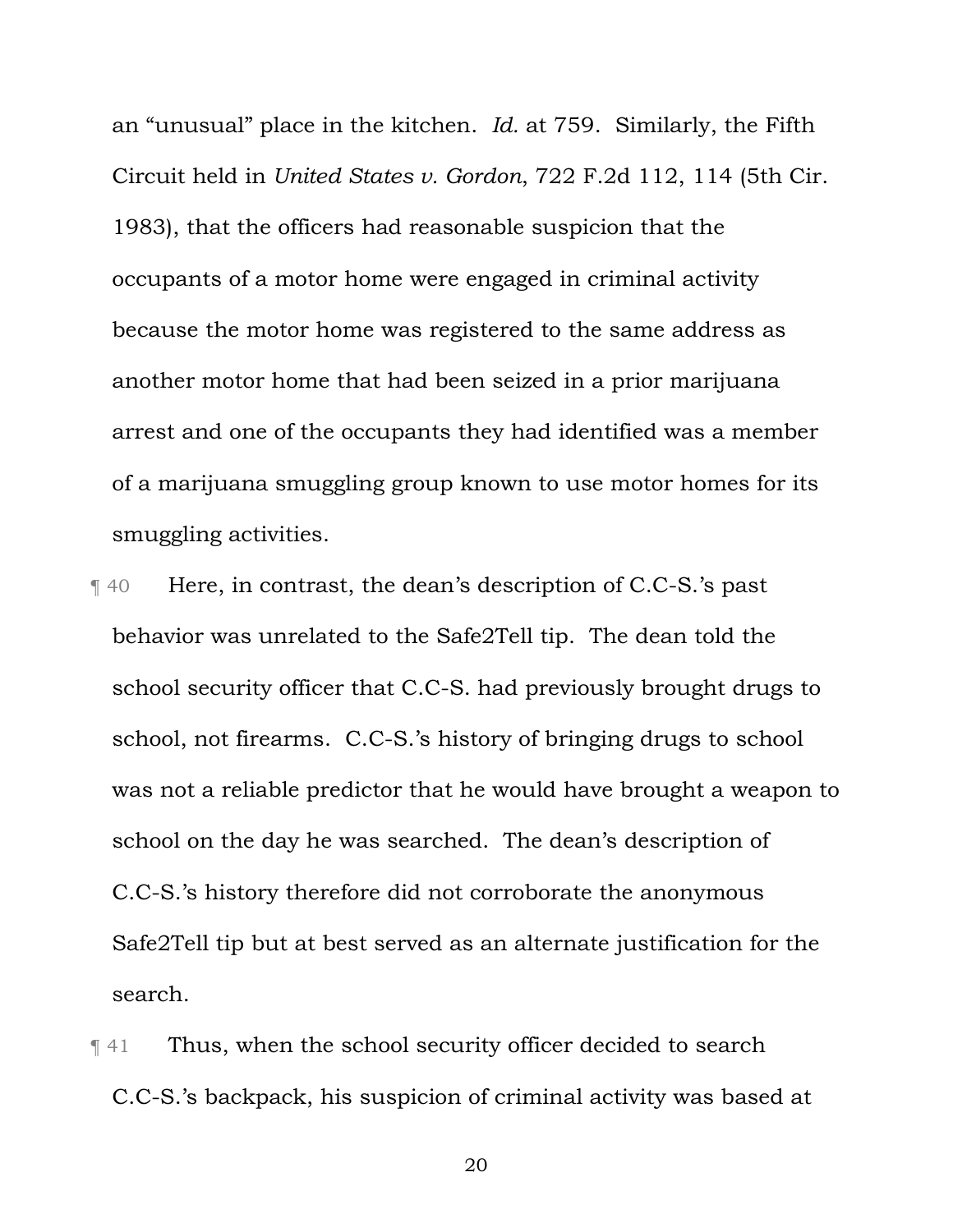most on a stale Safe2Tell tip founded on a Snapchat video that was no longer accessible and C.C-S.'s alleged prior behavior. Taken together, these factors were insufficient to provide reasonable suspicion to search C.C-S.'s backpack. *See Sandoval*, 29 F.3d at 542 (prior criminal history); *D.F.*, 933 P.2d at 12 (anonymous tip). ¶ 42 In its ruling upholding the search, the trial court suggested that its hands were tied by the supreme court's holding in *P.E.A.* We conclude that *P.E.A.* is distinguishable.

¶ 43 *P.E.A.* also involved a school search, which the supreme court found was justified at its inception. However, the school officials in that case acted on more substantial and reliable evidence of wrongdoing than the DPS officers had against C.C-S. There, an officer was told by a student that two other students had stolen marijuana from a backyard and had taken it to a local high school that morning to sell to students. 754 P.2d at 384. After a search of those students by school officials (a principal and a school security officer) produced no evidence of drugs or other contraband, the students were asked how they came to school that day, and one student revealed that P.E.A. had driven the other student to school.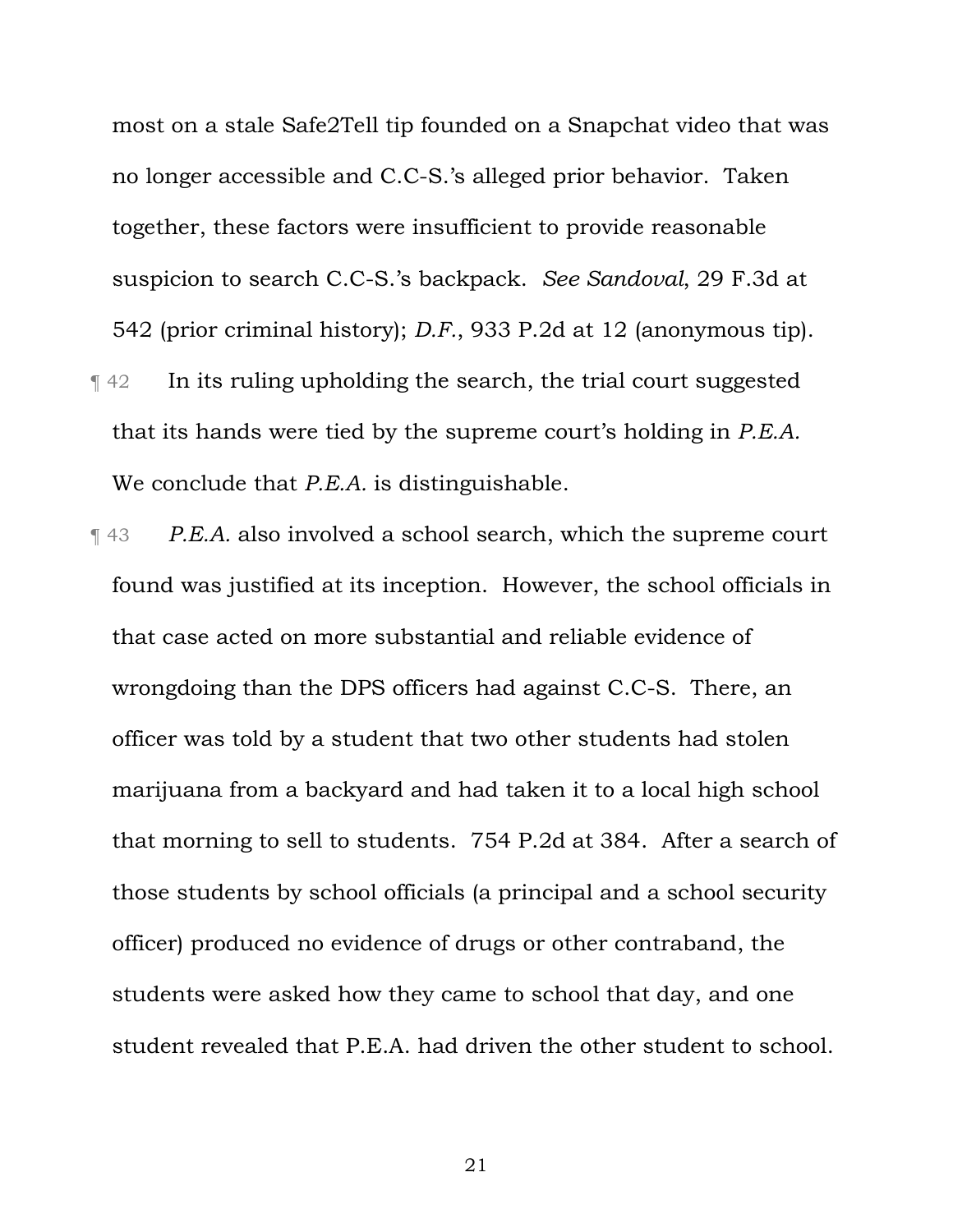*Id.* After a search of P.E.A. failed to uncover any drugs, a school security officer searched his car and found marijuana.

- ¶ 44 In the trial court's view, the search upheld in *P.E.A.* was based on less reliable information than the search of C.C-S. We disagree.
- ¶ 45 Unlike the circumstances here, the search in *P.E.A.* was initiated after a tip from an identified student made in person to an officer that two students had taken marijuana to a local high school that morning, making the information neither anonymous nor stale as was the case for the Safe2Tell tip. We therefore do not agree with the trial court that the search of C.C-S. was based on more reliable information than the search in *P.E.A.*, and thus that decision does not require that we uphold the search of C.C-S.

# 4. Nature of Safe2Tell Program

¶ 46 The People argue that we should give special consideration to the nature of the Safe2Tell program, which is designed to promote anonymous tips about violent or otherwise harmful behavior at schools. While we recognize the importance of Safe2Tell's role in preventing school violence, investigations based on Safe2Tell tips by DPS security officers and other school officials must occur within the bounds of students' Fourth Amendment rights. *Cf. People v.*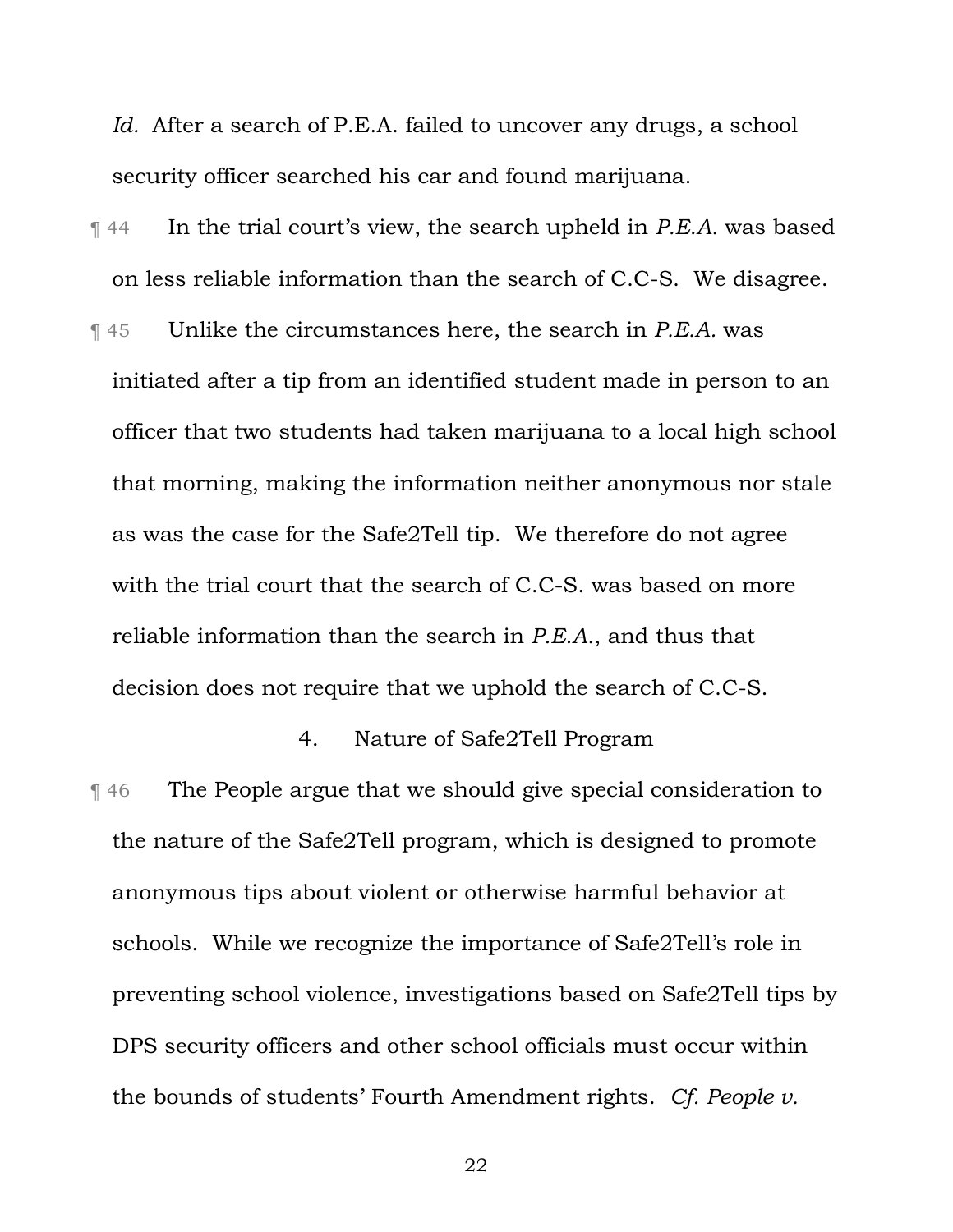*Dandrea*, 736 P.2d 1211, 1215 (Colo. 1987) ("[W]e must make every effort to construe the statute in a manner that does not violate constitutional limits."). Therefore, we conclude that the Safe2Tell statutes do not provide unbridled discretion to school security officers and other school officials to search students' backpacks.

**Term 47** Based on the circumstances here, we conclude the investigation undertaken simply did not produce evidence amounting to reasonable suspicion to search C.C-S. and, further, was impermissibly based on stale information.

### C. Unlawful Detention

¶ 48 Alternatively, the People ask us to uphold the search on an additional basis not raised in or considered by the trial court — that C.C-S. admitted to the officers that he had drugs in his backpack, an admission that the People argue provided the officers with reasonable suspicion to perform the search. We consider this contention because we may affirm a trial court's decision for any reason, including one not considered by the trial court. *Red Flower, Inc. v. McKown*, 2016 COA 160, ¶ 58, 411 P.3d 1094, 1104; *cf. People v. Morehead*, 2019 CO 48, ¶ 15, 442 P.3d 413, 418 (supreme court has frequently declined to address arguments against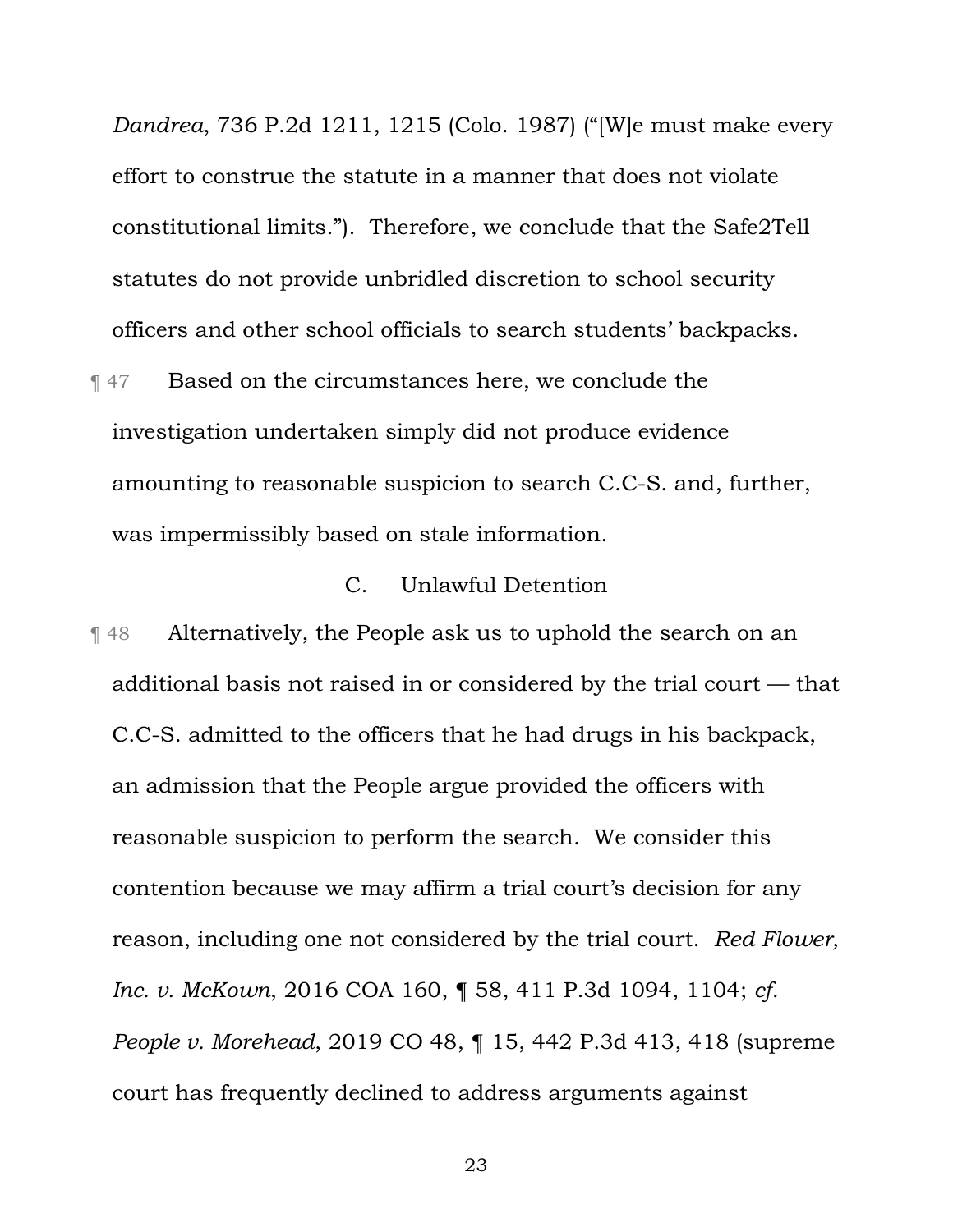suppression raised for the first time on appeal). However, we are not persuaded by this contention.

- ¶ 49 Because it is undisputed that C.C-S. was not free to leave the dean's office, as noted above, he had been seized for Fourth Amendment purposes when he admitted he had marijuana in his backpack. *See Shuman*, 422 F.3d at 147 (student was seized when he was told to remain in the school conference room and was not free to leave).
- ¶ 50 As we have discussed, a seizure is justified at its inception if school officials have a reasonable basis to believe that a student has violated the law or a school rule.3 *Wofford v. Evans*, 390 F.3d 318, 327 (4th Cir. 2004). For the same reasons we have concluded that the search of C.C-S.'s backpack violated his Fourth Amendment rights, we conclude that the seizure of C.C-S. was similarly not supported by reasonable suspicion. *See People v. Kline*, 824 N.E.2d 295, 301 (Ill. App. Ct. 2005) (school officials did not have reasonable suspicion to detain student based on anonymous tip

 $\overline{a}$ 

<sup>3</sup> We do not mean to suggest that school officials cannot compel students to go to the principal's office. They can if they have a legitimate school policy reason for doing so.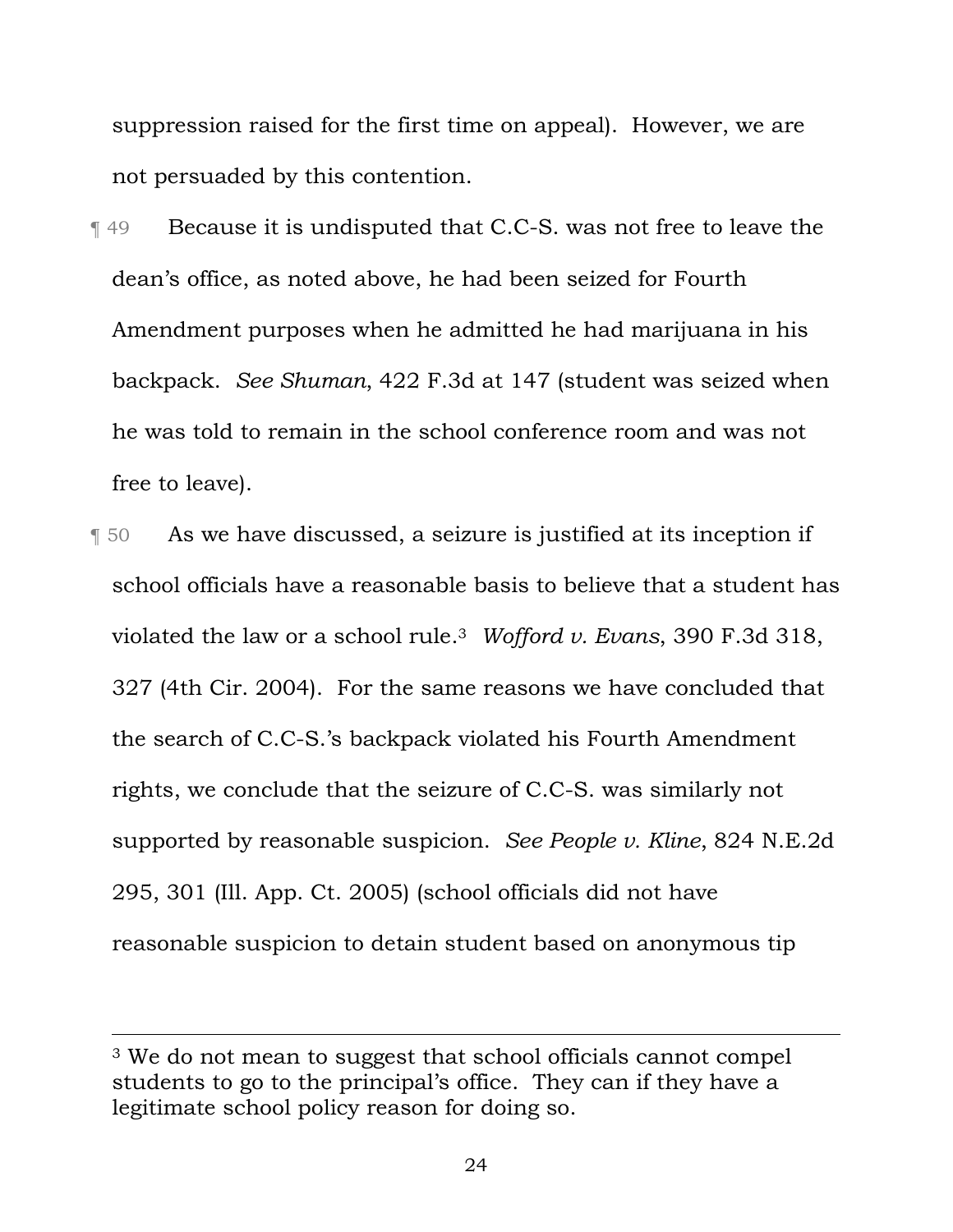that student possessed marijuana in his pants pocket because the tip did not provide any details that the officials could have verified before the seizure, the officials did not observe a bulge in the student's pocket, and the student was not acting suspiciously).

¶ 51 Accordingly, we conclude that the uncorroborated Safe2Tell tip did not justify detaining C.C-S. Because he was unreasonably detained, we may not rely on his admissions made during that unlawful detention to uphold the search of his backpack.

# IV. Exclusionary Rule

¶ 52 Finally, the People argue that even if the search and seizure were unlawful, the adjudication of delinquency can still be affirmed because we should determine that the exclusionary rule should not apply to searches of a student conducted by a school official. We disagree.

A. Standard of Review and Applicable Law

**T** 53 Ordinarily, evidence obtained in violation of the Fourth Amendment is not admissible in a criminal proceeding against the victim of an illegal search or seizure. *People v. Tomaske*, 2019 CO 35, ¶ 10, 440 P.3d 444, 447. The rule has been applied to juvenile delinquency proceedings. *People in Interest of K.D.W.*, 2020 COA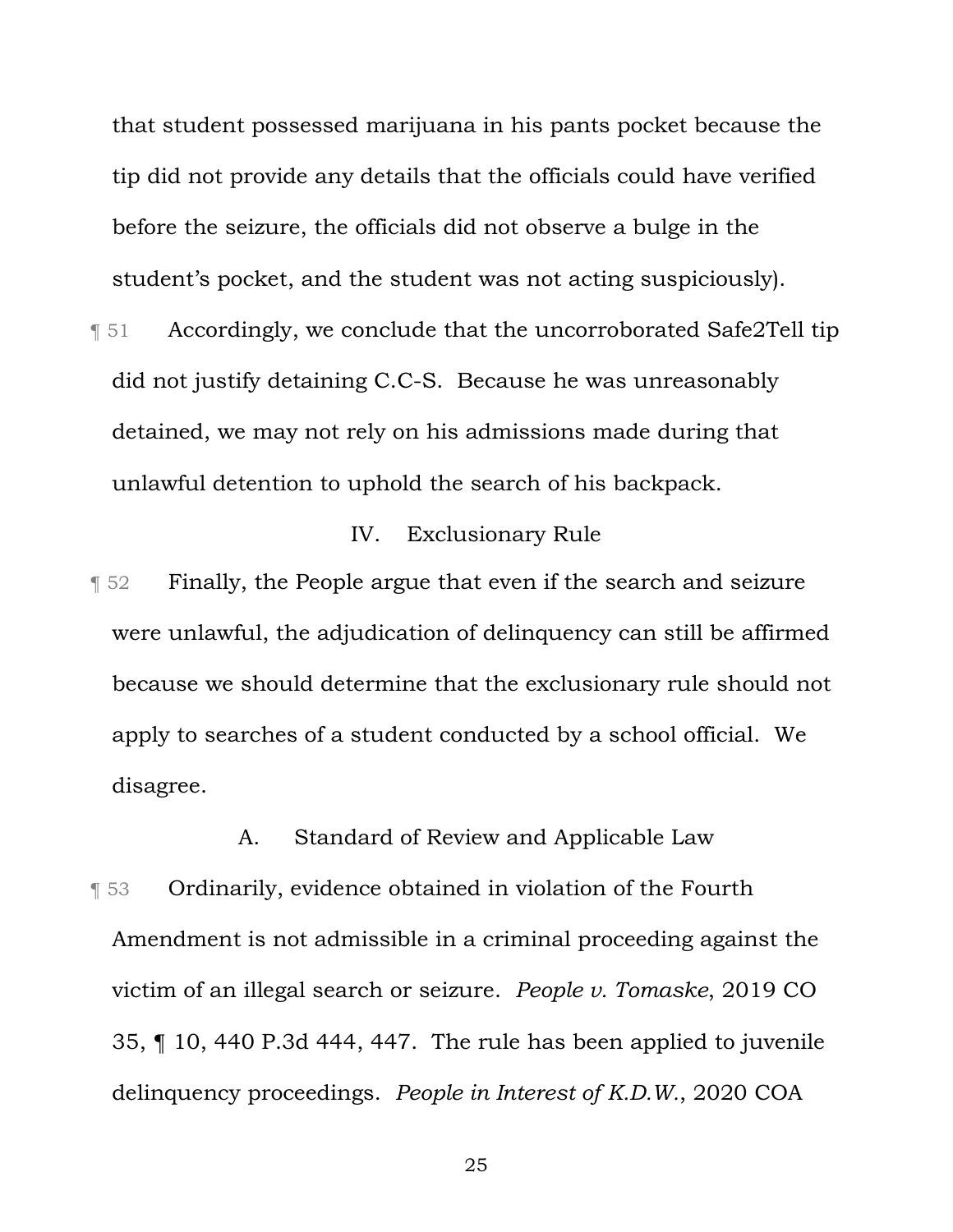110, ¶ 18, 471 P.3d 1276, 1280-81. The exclusionary rule is a

judicially created remedy for deterring illegal searches and seizures.

*Pa. Bd. of Prob. & Parole v. Scott*, 524 U.S. 357, 363 (1998). It is

intended "to compel respect for the constitutional guaranty in the

only effectively available way — by removing the incentive to

disregard it." *Elkins v. United States*, 364 U.S. 206, 217 (1960).

¶ 54 Nevertheless, the Colorado Supreme Court has cautioned that

the exclusionary rule "should not automatically apply every time a

Fourth Amendment violation is found . . . ." *Casillas v. People*,

2018 CO 78M, ¶ 21, 427 P.3d 804, 810 (quoting *People v. Gutierrez*,

222 P.3d 925, 941 (Colo. 2009)). The court explained that

[b]ecause the exclusionary rule "serves to deter deliberate, reckless, or grossly negligent conduct, or in some circumstances recurring or systemic negligence," to warrant its application, law enforcement conduct must be "sufficiently deliberate that exclusion can meaningfully deter it, and sufficiently culpable that such deterrence is worth the price paid by the justice system."

*Id.* at ¶ 22, 427 P.3d at 810 (quoting *Herring v. United States*, 555

U.S. 135, 144 (2009)).

**The** *T.L.O.* Court left open the question of whether the exclusionary rule applies in school searches. 469 U.S. at 332 n.3;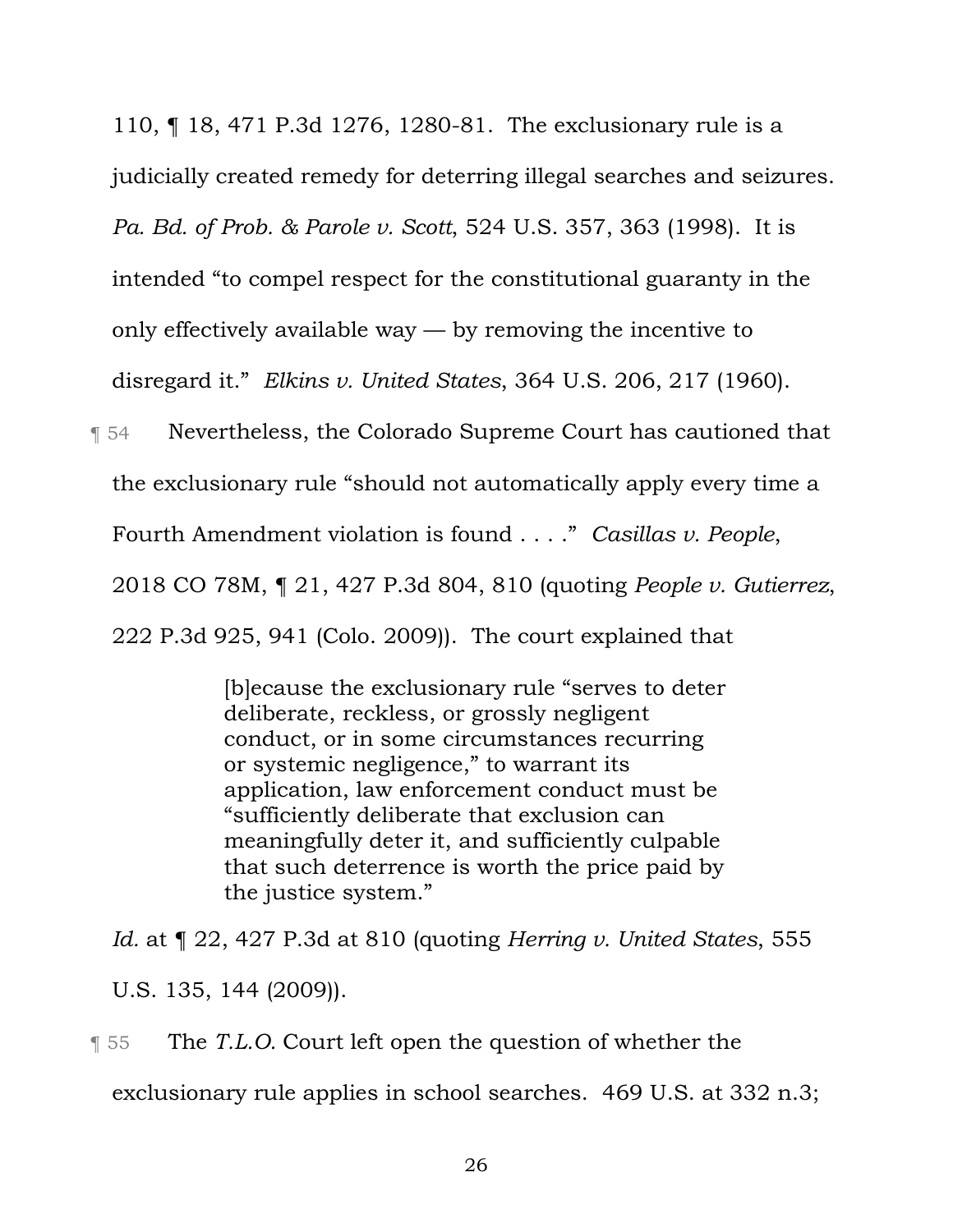*Shuman*, 422 F.3d at 148. No published Colorado decision has addressed whether the exclusionary rule applies to unlawful searches by school officials. *See P.E.A.*, 754 P.2d at 384 n.1 (because the search was reasonable, the court did not need to determine whether the exclusionary rule applies to unlawful searches by school officials). More specifically, the issue is whether the rule applies only to searches and seizures by law enforcement officers or whether it extends to the actions of school officials. ¶ 56 Decisions of state courts in other jurisdictions, by a clear majority, have applied the exclusionary rule to actions of school officials. *See G.M. v. State*, 142 So. 3d 823, 829 (Ala. 2013) (applying exclusionary rule to search conducted by principal); *Gordon J. v. Santa Ana Unified Sch. Dist.*, 208 Cal. Rptr. 657, 665 (Ct. App. 1984) ("[T]he exclusionary rule is fully available in criminal prosecutions and juvenile proceedings with respect to evidence illegally obtained by high school officials . . . ."); *T.S. v. State*, 863 N.E.2d 362, 367 (Ind. Ct. App. 2007) ("[T]he decisions of Indiana courts subsequent to *T.L.O.* indicate that the exclusionary rule is the remedy for Fourth Amendment violations occurring in schools."); *State v. Mora*, 307 So. 2d 317, 320 (La.) (applying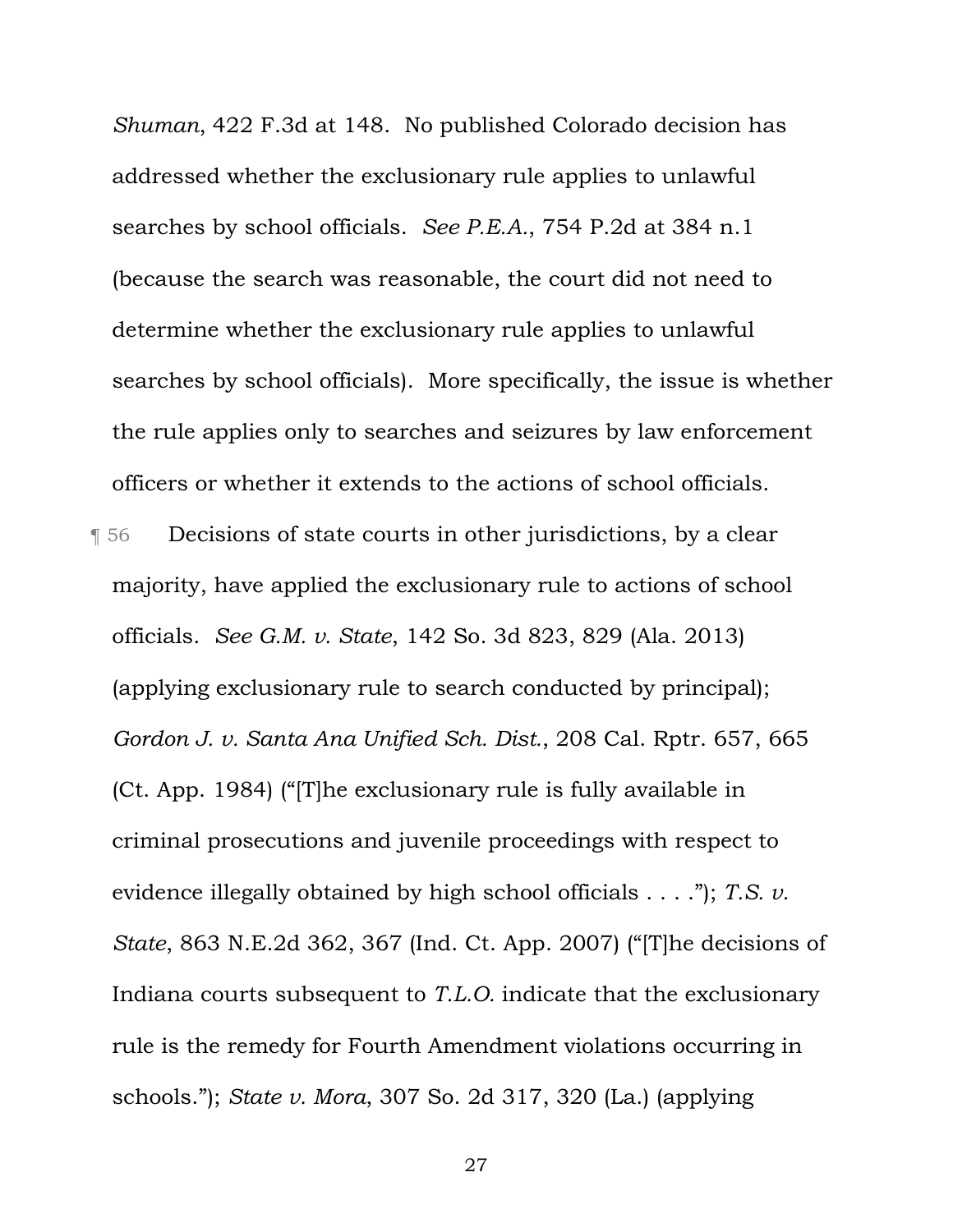exclusionary rule to search conducted by teacher and principal), *cert. granted, judgment vacated, and case remanded*, 423 U.S. 809 (1975); *People v. Scott D.*, 315 N.E.2d 466, 471 (N.Y. 1974) (applying exclusionary rule to search conducted by teacher who was also school coordinator of security); *In Interest of L.L.*, 280 N.W.2d 343, 346-47 (Wis. Ct. App. 1979) (exclusionary rule applies to all school searches and seizures). *But see State v. Young*, 216 S.E.2d 586, 591 (Ga. 1975) (holding that there was no Fourth Amendment violation, but if there were, exclusionary rule would not apply to searches by school officials).

## B. Analysis

**T** 57 We conclude that applying the exclusionary rule in school searches conducted by DPS security officers would deter Fourth Amendment violations. Those security officers perform quasi-law enforcement functions, inasmuch as the evidence they collect is often used in juvenile delinquency adjudications such as this one. As *T.L.O.* noted, the Supreme Court has never limited the prohibition against unreasonable searches and seizures to operations conducted by the police. Rather, the Court has applied the Fourth Amendment to governmental action. *See T.L.O.*, 469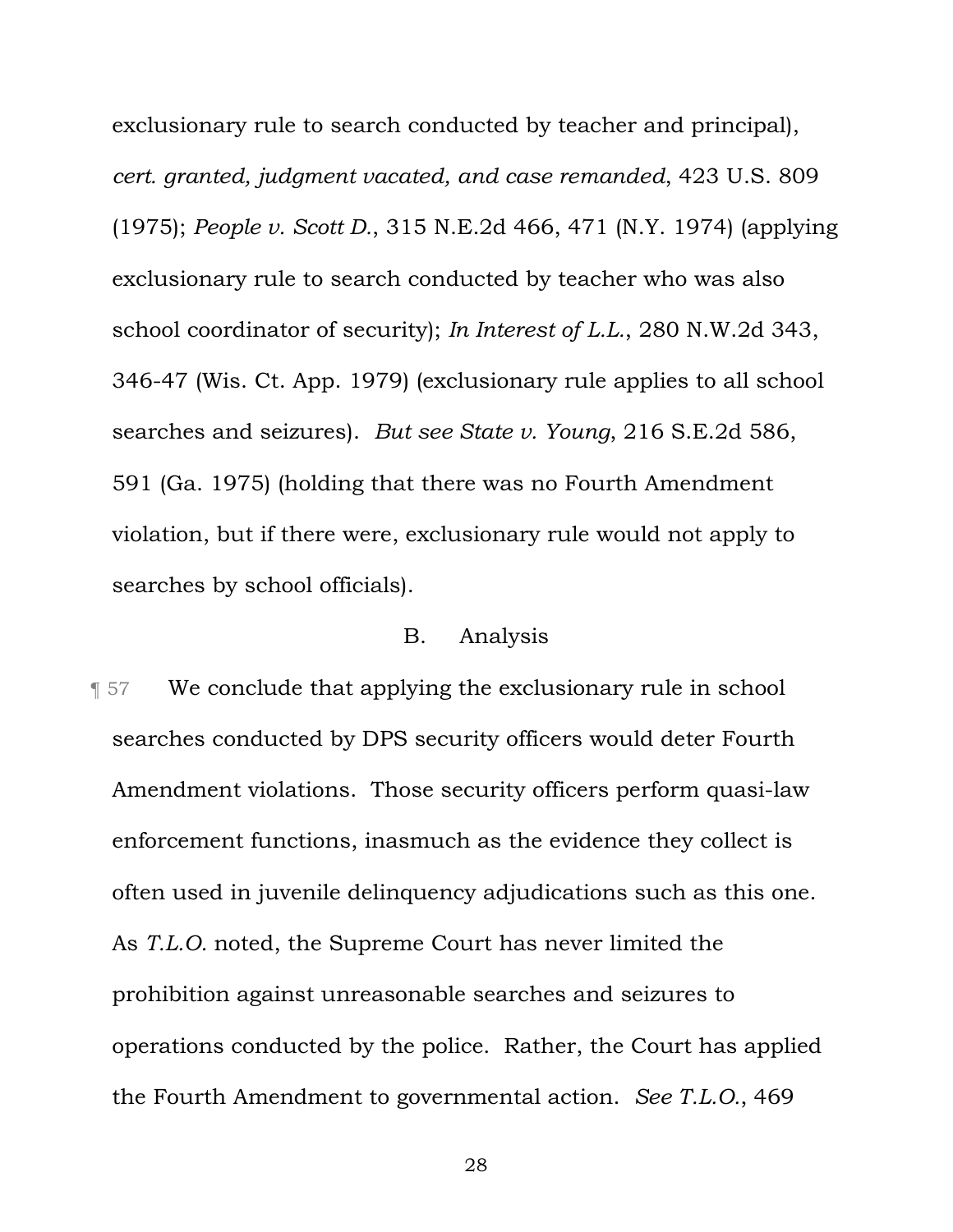U.S. at 335. To apply the Fourth Amendment's exclusionary rule to school searches is therefore a logical extension of Supreme Court precedent. Its application here is especially appropriate since school security officers, whether acting in concert with the police or not, are governmental actors.

- ¶ 58 In reaching this conclusion, we necessarily reject the People's contention that even if the search of C.C-S. was invalid, reversal is not warranted. Relying on *Herring*, 555 U.S. at 140, the People assert that the primary purpose of the exclusionary rule is to deter police misconduct. Because the conduct at issue here was that of a school security officer, rather than the police, the People argue that there would be no deterrent effect here from applying the exclusionary rule. We disagree for four reasons.
- ¶ 59 First, in *Herring*, the Supreme Court declined to apply the exclusionary rule because the police conduct was akin to a "recordkeeping error" which indicated negligence rather than deliberate action. *Id.* at 144-46. Here, the DPS officer testified that he searches every student who is the subject of an anonymous tip (and sometimes the tipsters, too). In this case, he physically prevented C.C-S. from leaving the office based on a mere hunch
	- 29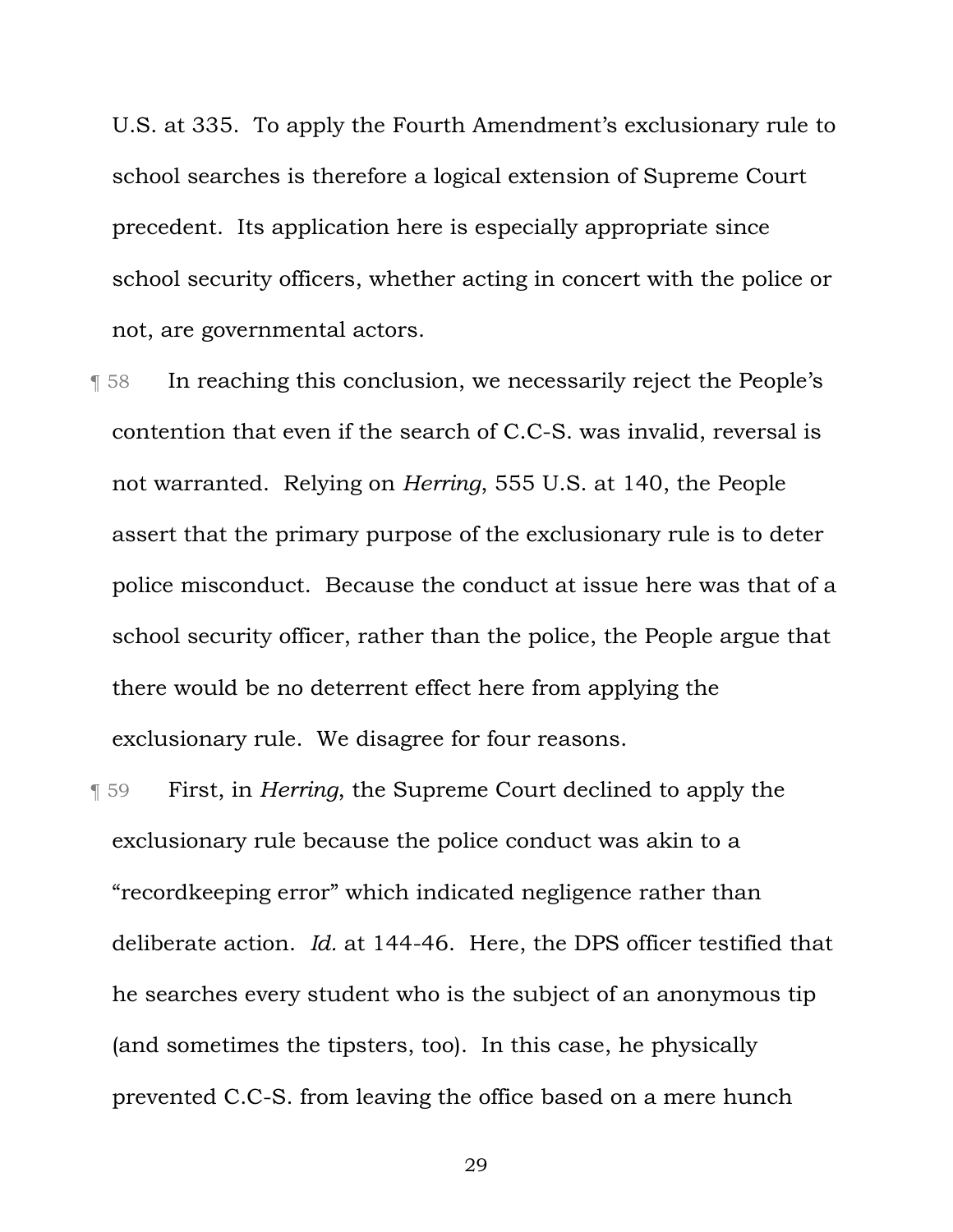that he might be carrying contraband in his backpack. That conduct is sufficiently deliberate to warrant application of the exclusionary rule. *See id.*

**The Setupe 1 We conclude that applying the exclusionary rule here can** meaningfully deter conduct by school officials in violation of the Fourth Amendment. We have already noted that a more relaxed standard of reasonable suspicion may apply when school officials investigate allegations involving guns. Thus, in many such cases, school officials whose conduct is challenged will be found to have acted based on reasonable suspicion. In other cases, like the circumstances presented here, school officials will be deterred from referring cases to the police when stale evidence is based on an anonymous tip. Accordingly, even if school officials feel compelled to investigate every tip involving alleged use or possession of guns, they will be deterred in referring such cases to the police unless they have reasonable suspicion to do so.

¶ 61 Second, our supreme court has never limited the application of the exclusionary rule to violations committed by police officers. A division of this court recently applied the rule to exclude evidence unlawfully obtained by caseworkers employed by the Department of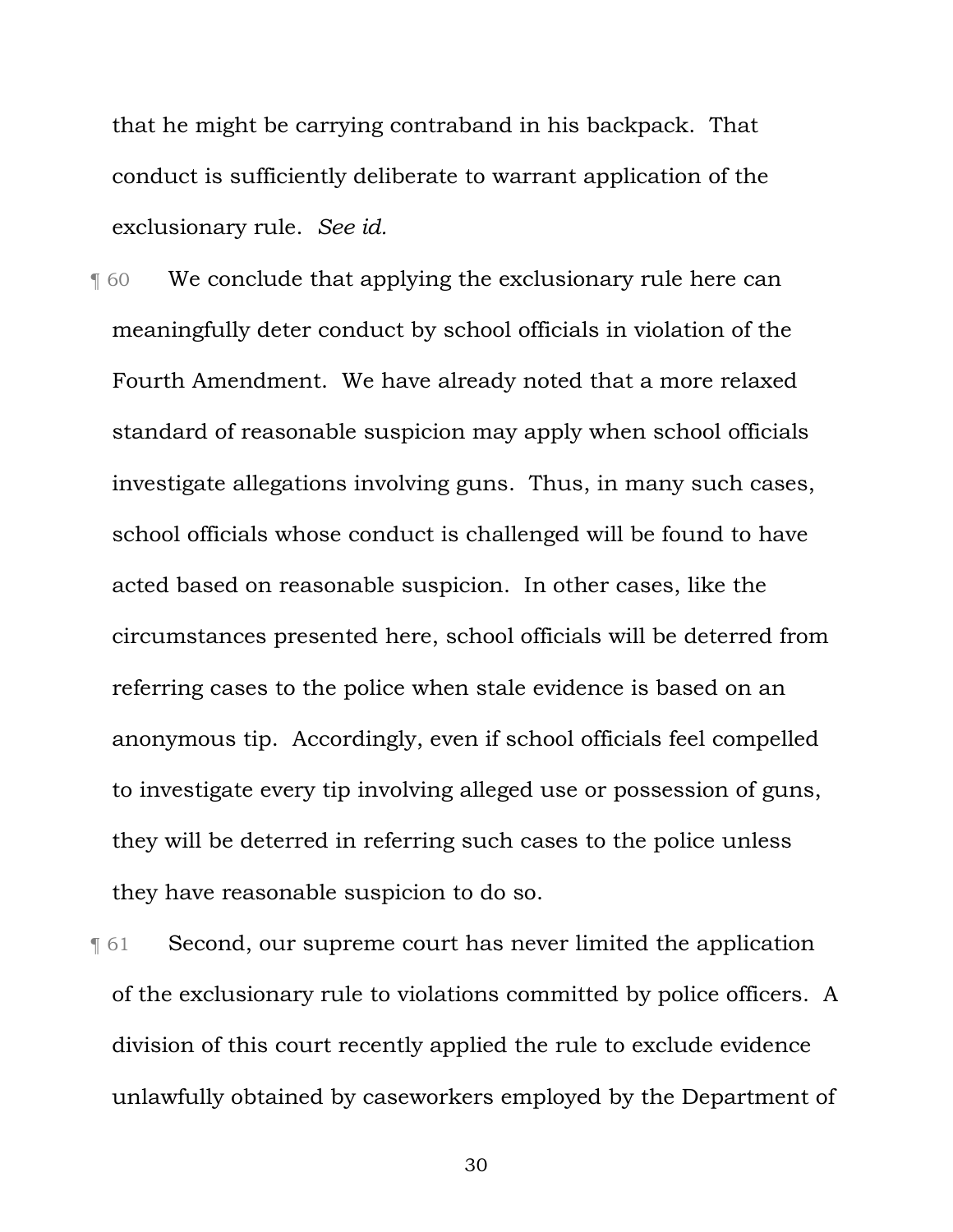Human Services. *See People v. Dyer*, 2019 COA 161, ¶¶ 28-30, 457 P.3d 783, 790. Additionally, as with the juvenile probation officers in *Casillas*, school security officers in this case are similar to "adjuncts to the law enforcement team" when they refer cases to law enforcement officials. *Casillas*, ¶ 27, 427 P.3d at 811.

- ¶ 62 Third, the Safe2Tell program functions analogously to other law enforcement programs. The program's authorizing statute indicates that both law enforcement officers and school officials are responsible for implementing the program. *See* § 24-31-606(2)(c), (e), (f), (n). The tip in this case was apparently forwarded from a law enforcement dispatch center to the DPS officer and the school officials.
- **The Stuart Finally, the unlawfully obtained evidence was used in a** delinquency proceeding, where there is persuasive reason to apply the exclusionary rule. There are some contexts in which the deterrent value of the exclusionary rule is too slight to require that evidence obtained in violation of the Fourth Amendment be suppressed. *See, e.g.*, *People in Interest of A.E.L.*, 181 P.3d 1186, 1192 (Colo. App. 2008) (declining to apply exclusionary rule in context of a dependency and neglect case). "Criminal proceedings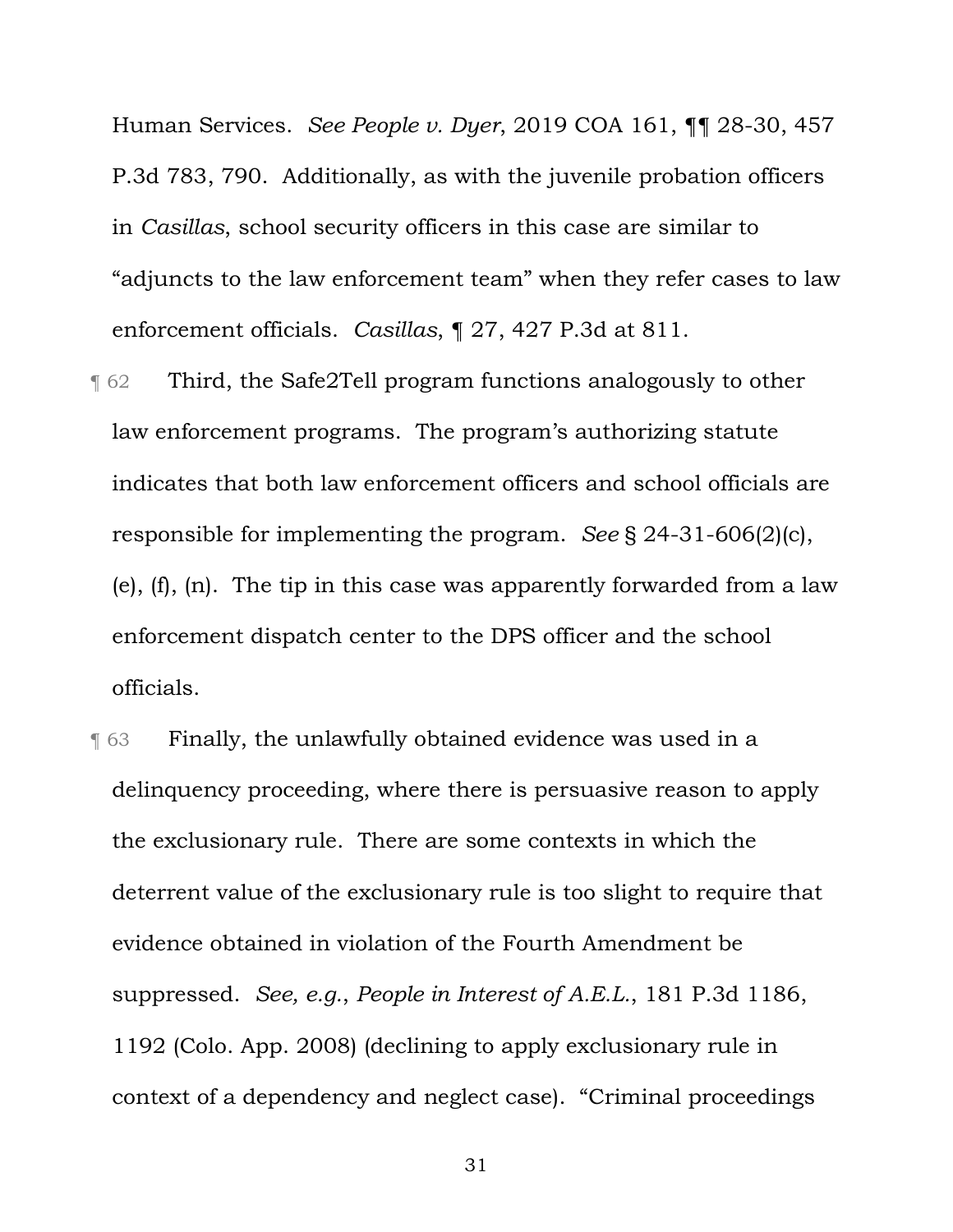are, of course, the realm in which the exclusionary rule is strongest." *Payne*, 181 F.3d at 788.

- **T** 64 We therefore conclude that applying the rule to searches and seizures conducted by DPS security officers who later refer information of suspected criminal activity to the police would serve to deter Fourth Amendment violations. The DPS officers' search and seizure led to C.C-S.'s arrest and adjudication.
- ¶ 65 Even if the People correctly assert that the school security officer and the dean were primarily concerned about school safety, they were also concerned about any appropriate punishment for C.C-S. Thus, any discovery of a weapon on C.C-S. or in his backpack would likely have led to the filing of delinquency proceedings. (Indeed, as we have already noted, the discovery of marijuana and marijuana paraphernalia led to the filing of this action.)
- ¶ 66 Under these circumstances, we conclude that the exclusionary rule should apply in the context of searches and seizures of students by school officials.
- **T** 67 We reject the People's argument that because school officials were acting on a tip from the Safe2Tell program and were required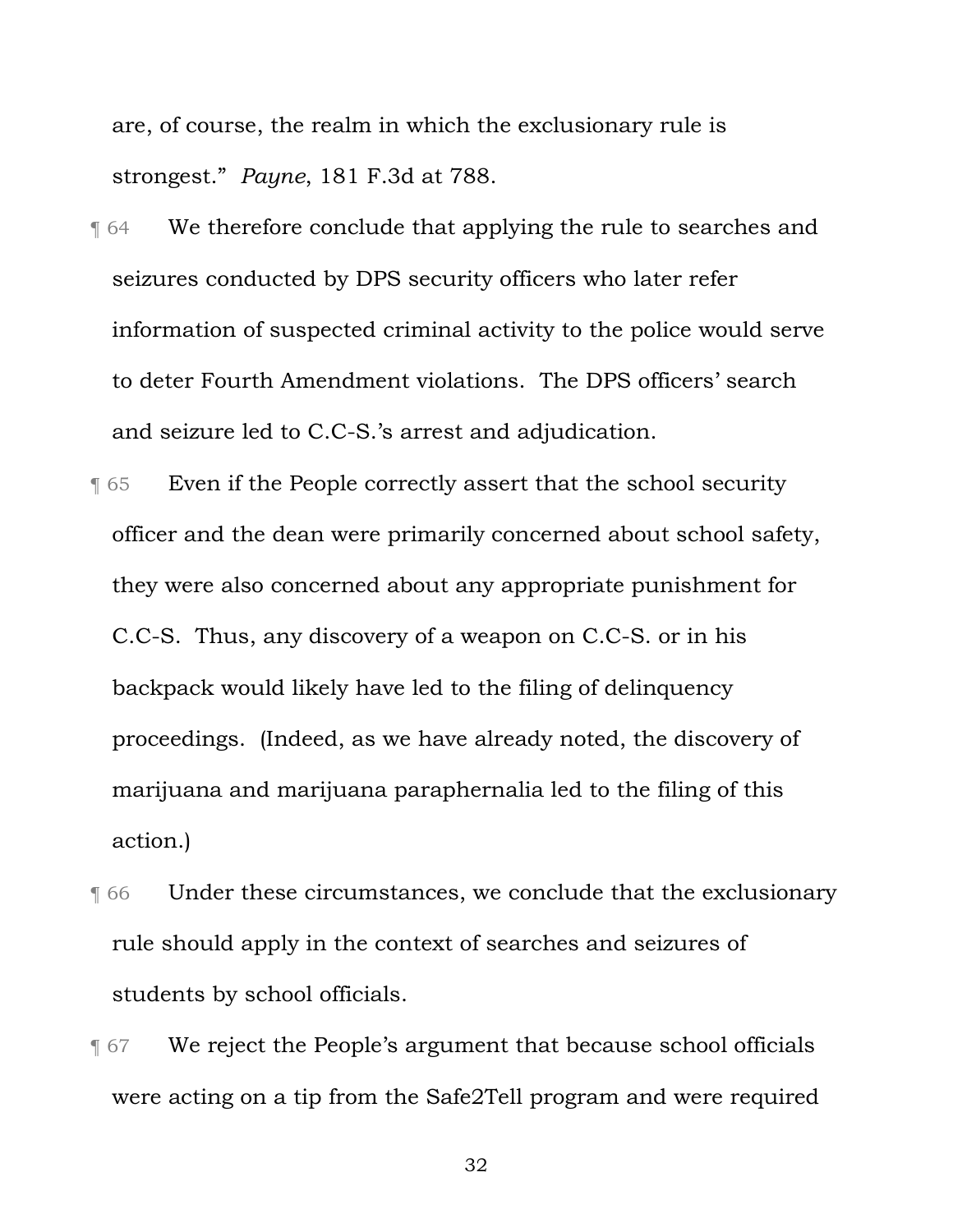to investigate, their actions were insulated from the application of the exclusionary rule. As noted above, although we understand the value of the Safe2Tell program, school officials must still comply with the Fourth Amendment. No provision of the Safe2Tell program required school officials to search C.C-S. based on the month-old information in their possession or to report C.C-S. to law enforcement officials.

- ¶ 68 Finally, even if the detention of C.C-S. was unlawful, the People contend that the search of C.C-S.'s backpack was lawful under the attenuation exception to the fruit of the poisonous tree doctrine. We disagree.
- ¶ 69 "Evidence of a crime that is derived from evidence discovered through illegal police activity may be suppressed under the fruit-ofthe-poisonous-tree doctrine." *Perez v. People*, 231 P.3d 957, 962 (Colo. 2010). This includes confessions that are fruit of an illegal detention. *Id.*
- ¶ 70 Although statements made during an unlawful detention may nevertheless be admissible "if the connection between the illegal action and the derivative evidence is attenuated such that the derivative evidence is 'sufficiently distinguishable to be purged of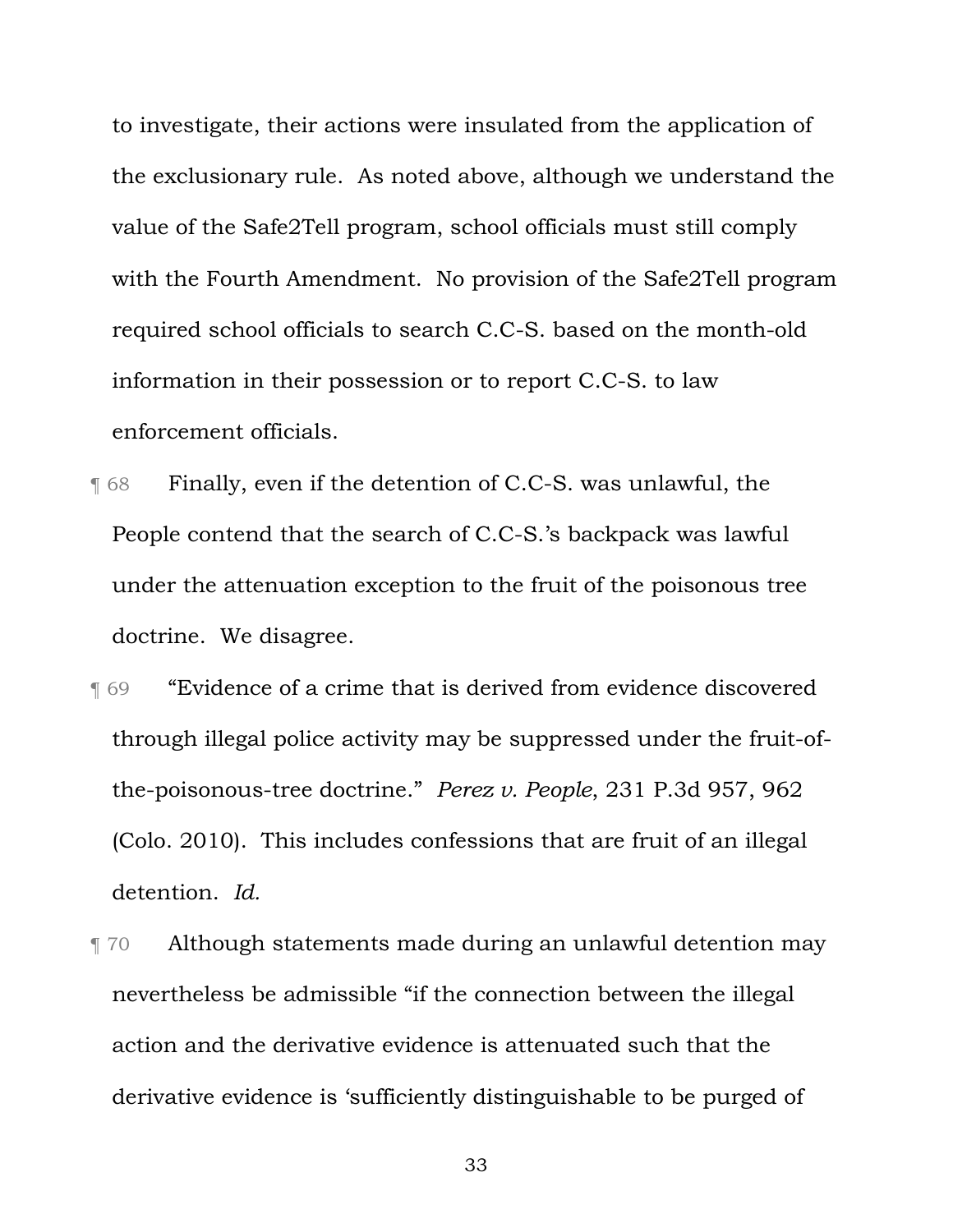the primary taint,'" *id.* (quoting *Wong Sun v. United States*, 371 U.S. 471, 488 (1963)), the People argue only that C.C-S. was not unlawfully detained under *T.L.O.* We disagree.

- **The question is whether the contested evidence "has been**" come at by exploitation of that illegality or instead by means sufficiently distinguishable to be purged of the primary taint." *Wong Sun*, 371 U.S. at 488 (citation omitted).
- ¶ 72 Because we conclude that C.C-S.'s admission was the fruit of an unlawful detention and the discovery of the marijuana was not sufficiently attenuated so as to dissipate the taint of the constitutional violation, we may not rely on his admission as justification for the DPS security officer's otherwise illegal search.
- ¶ 73 Breaking the causal chain would require a showing that C.C-S.'s admission was an act of free will and not a product of his detention. *People v. Lewis*, 975 P.2d 160, 173 (Colo. 1999). Such a showing is not supported by the record. The DPS officer's testimony established that C.C-S. repeatedly refused to consent to a search of his backpack, attempted to leave the office several times, and did not admit to possessing marijuana until after the DPS